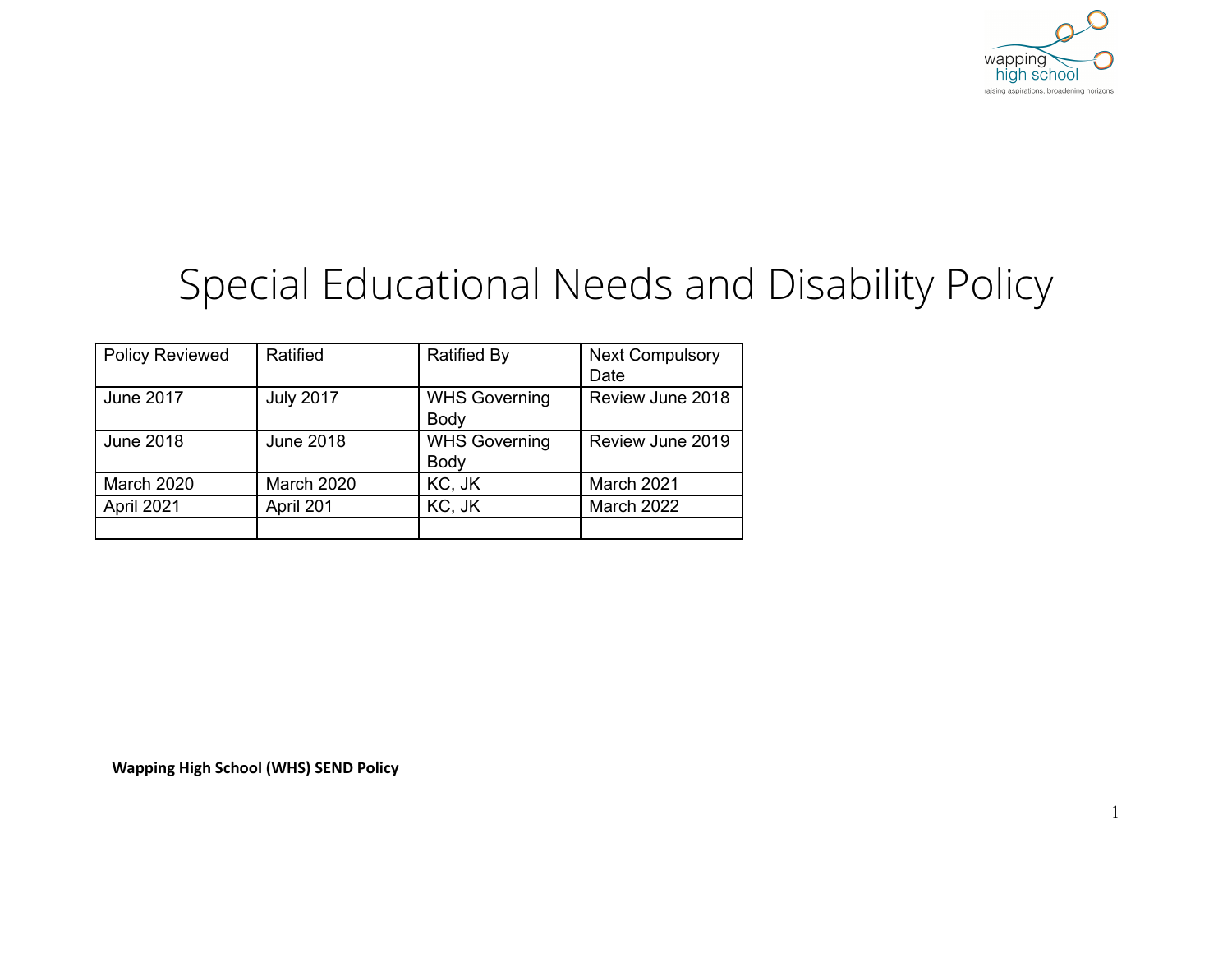

This policy has been developed in accordance with the SEND Code of Practice 2015 and in line with the following:

- The Children and Families Act 2014
- The aims of Wapping High School
- The Equality Act 2010
- Ofsted Section 5 Inspection Framework January 2014
- Ofsted SEN Review 2010 "A Statement is not enough"
- Education Act 2011

## **1. Definition of Special Educational Needs and Disability (SEND)**

A child or young person has SEND if they have a learning difficulty or disability which calls for special educational provision to be made for them. A child of compulsory school age or a young person has a learning difficulty or disability if they:

- a) Have significantly greater difficulty in learning than the majority of others of the same age: or
- b) Have a disability which prevents or hinders them from making use of educational facilities of a kind generally provided for others of the same age in mainstream schools or post-16 institutions.

A child under compulsory school age has special educational needs if they fall within the definition at (a) or (b) or would do so if special educational provision was not made for them.

Children must not be regarded as having a learning difficulty solely because the language of their home is different from the language in which they will be taught.

#### **2. Broad Areas of Need**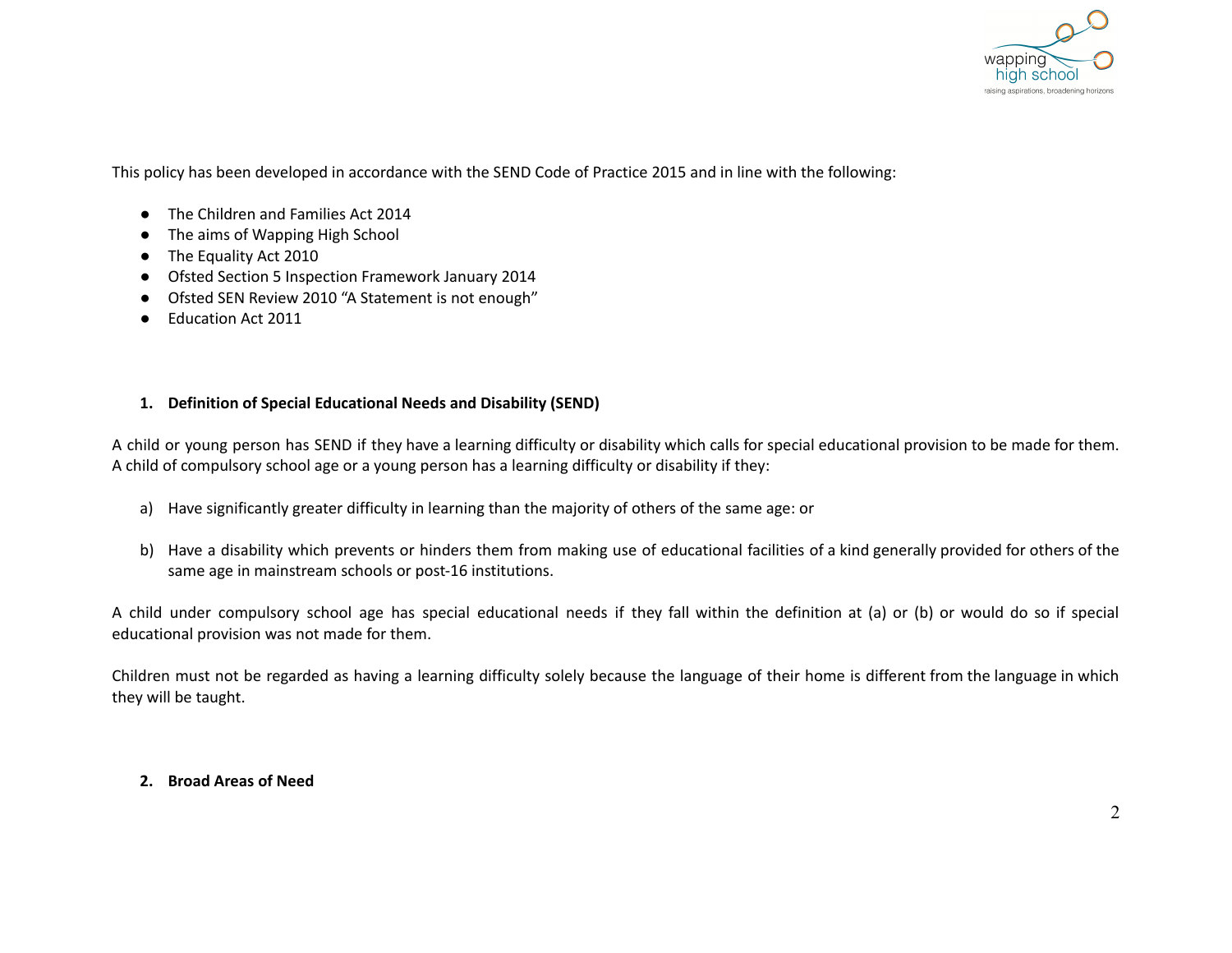

The Code of Practice 2015 identifies four broad areas of need **communication and interaction, cognition and learning, social, emotional and mental health and sensory and/or physical**. The purpose of identification is to work out what action the school needs to take, not to fit a pupil into a category.

(See appendix 1 for a detailed breakdown of the four broad areas of need).

## **3. Principles and Objectives**

WHS is fully committed to inclusion and we aim to achieve maximum inclusion of all learners whilst meeting their individual needs.

WHS is committed to the following aims:

- To ensure full entitlement and access for all Learners to high quality education within a broad, balanced and relevant curriculum (including access to the National Curriculum) so that they can reach their full potential and enhance their self-esteem
- To educate young students identified as having SEND wherever possible, alongside their peers within the mainstream curriculum, having given due consideration to the appropriate wishes of their parents/carers and the necessity to meet individual needs
- To identify and assess learners with SEND as early and thoroughly as is possible
- To fully involve parent/carers and students in the identification, assessment and delivery of SEND provision and to strive for close co-operation between all stakeholders
- **●** To meet the needs of all students experiencing SEND/Additional Needs by offering continual and appropriate forms of educational provision by the most efficient use of all available resources
- To remove the barriers to learning and participation that hinder or exclude students with SEND
- To provide equal opportunities for all students
- To ensure the curriculum is suitably differentiated to meet the needs of all students
- To ensure that an inclusive environment is created and fostered where all members of the Wapping High School community respect and care for each other
- To ensure that teachers and support staff in the individual school are aware of the importance of identifying and providing for those students who are identified as having SEND
- To ensure that parents/carers are aware of the provision available at WHS and that they are encouraged to be actively involved in their child's progress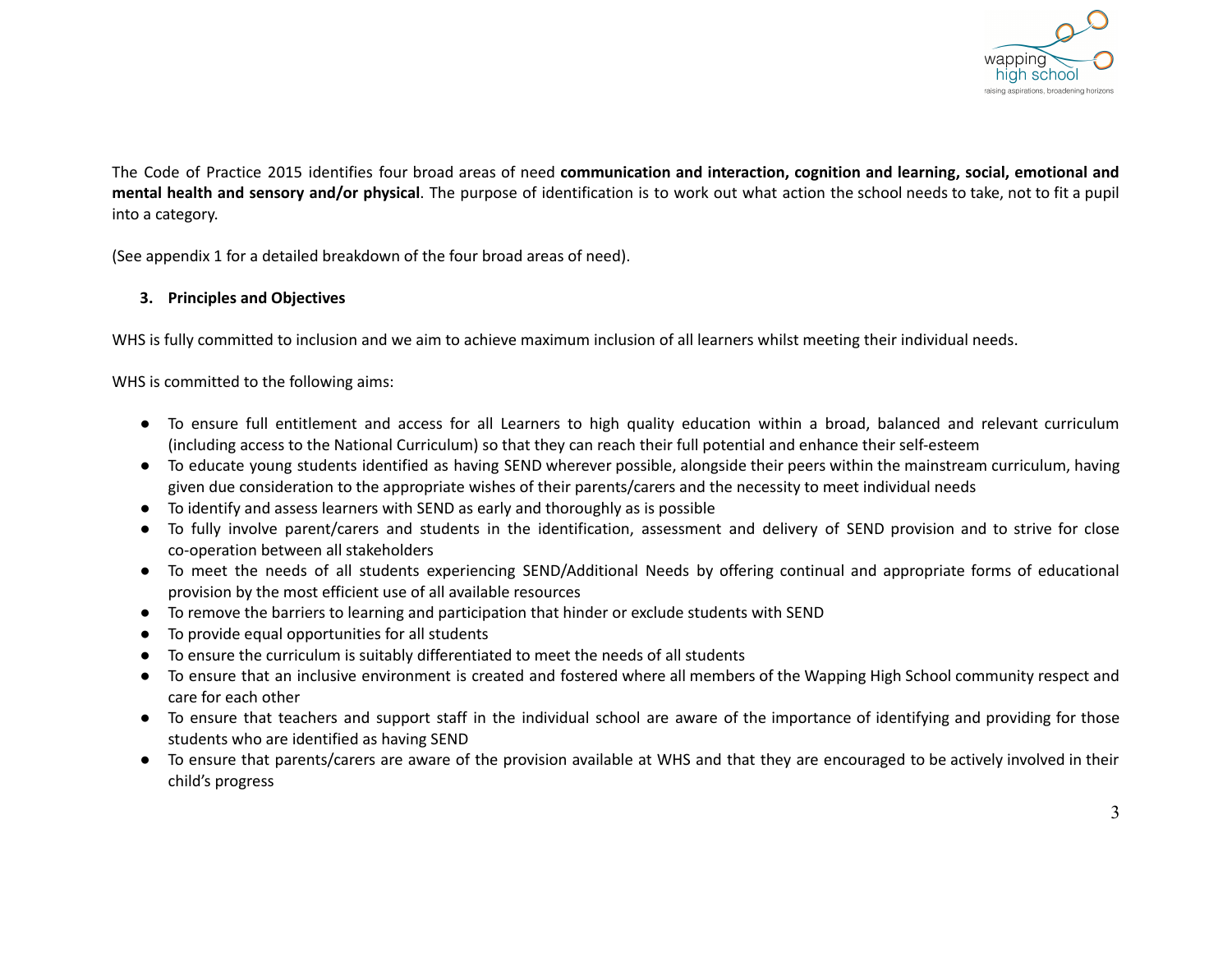

- To attain high levels of satisfaction and participation from students, parents and carers
- To carefully map provision for all students to ensure that staffing deployment, resource allocation and choice of intervention is leading to good learning outcomes
- To ensure a high level of staff expertise to meet student need, through well targeted continuing professional development
- To work in cooperative and productive partnership with external agencies and partners to ensure there is a multi-professional approach to meeting the needs of all students
- **4. Responsibility for Special Educational Needs and Disability**
- The Headteacher and SENCo have overall responsibility for SEND provision within WHS
- Middle Leaders are responsible for SEND within their schemes of work.
- Teachers are responsible for the delivery of schemes of work ensuring the learning needs of SEND students are met through quality first teaching.
- Learning Support Assistants (LSAs) are responsible for supporting a student's access to the curriculum and providing opportunities for students to reflect on their learning using in-class logs, sharing this feedback with other staff and parents/carers.

#### **5. Leadership and Management of Inclusion at Wapping High School**

Mr Nelson (Headteacher) has delegated the responsibility for the ongoing implementation of this SEND Policy to Mr. Overill (Assistant Head Teacher). Mr. Overill is responsible for reporting regularly to the Headteacher and Governing body on the ongoing effectiveness of this inclusion policy.

#### **6. How do Teachers/Learning Support Assistants support students with SEND?**

All staff at WHS are teachers of SEND and are aware of their responsibilities towards all learners. They are aware that they are role models and must show a positive and sensitive attitude towards all learners at all times. Our objectives are:

- To make special needs identification, assessment and provision the responsibility of all members of staff.
- To ensure SEND Students move from dependency to independence.
- To recognise the spectrum of need within the school and that it must be met on an individual basis (differentiation).
- To ensure that all students are engaged in learning activities appropriate to their abilities.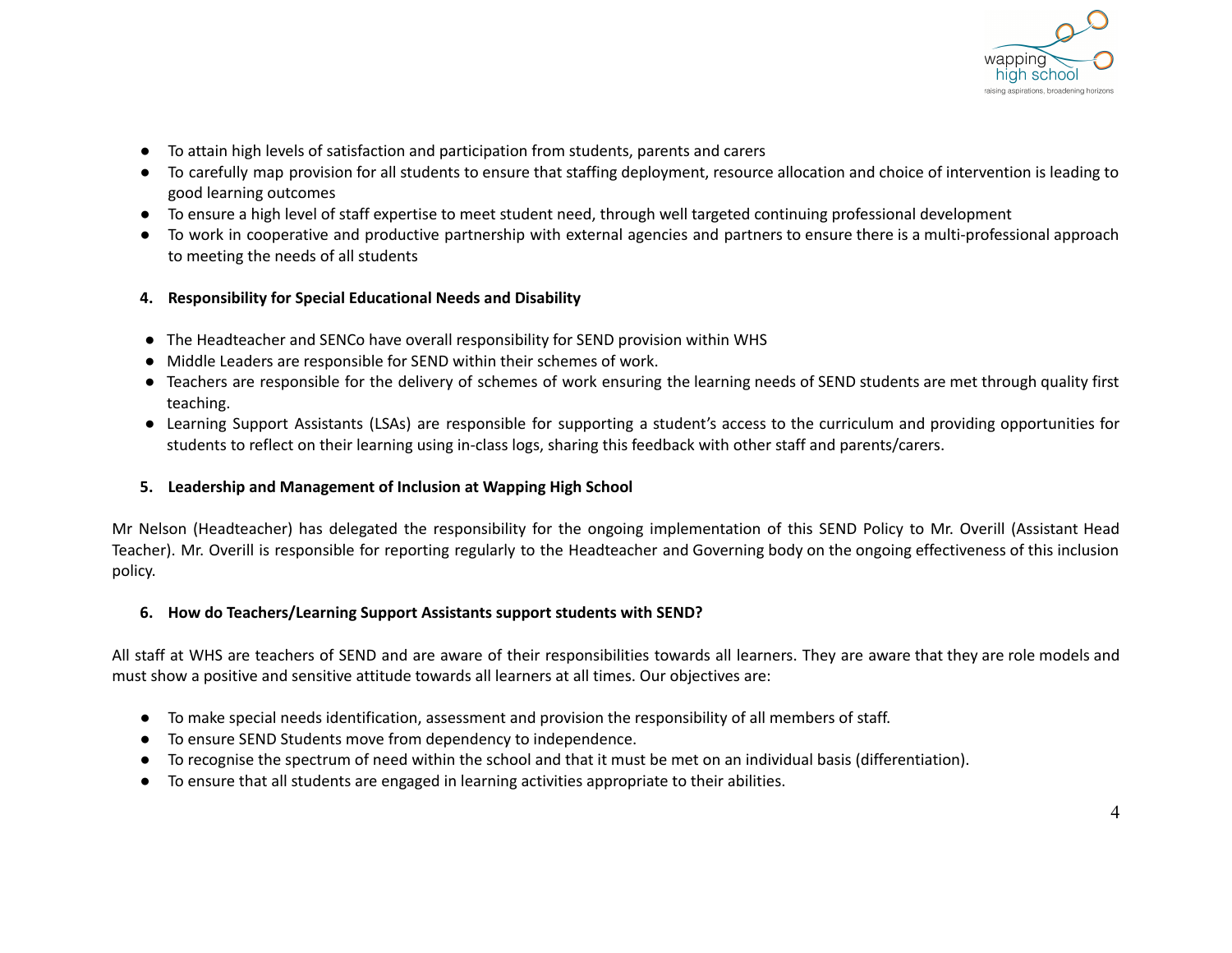

- To develop the curriculum in order to ensure access for students with special needs as well as enhanced learning opportunities for all students.
- To ensure that systems are in place to monitor the individual learning needs of all students and meet their needs accordingly.
- To recognise the achievements of students with special needs and so build their self-esteem and status among their peers.
- To encourage students to monitor and take responsibility for their own learning and behaviour.
- To develop a proactive approach to special needs which build on students' strengths: a Can Do ethos.
- To encourage cross-curricular links in order to develop the curricula and better meet the needs of individuals (Differentiation).
- To forge and maintain inclusive relationships with parents and carers.
- To narrow the gap between students with different types of SEND and their peers.

## **7. Review of SEND students**

- Middle leaders meet with the Senior Leadership Team to monitor and evaluate the progress of all learners and to make strategic decisions regarding intervention.
- The Heads of House and SENCo meet weekly to review and identify any immediate pastoral concerns of vulnerable students, including those with SEND and to decide on the school's provision or referrals to external agencies.
- Once a term the Heads of House and SENCo meet to review the support in place for vulnerable students, including those with SEND at an Inter Service Panel (ISP) meeting.

## **8. Inclusion**

In line with the recommendations in the SEND Code of Practice 2015, the SENCo supported by the Pastoral Team at WHS will oversee the day-to-day operation of this SEND Policy in the following ways:

- Maintenance and analysis of whole-school provision map (known as the Child Map)
- The effective and efficient deployment of the learning support team
- Delivering SEND related CPD
- Identifying on this provision map a staged list of students identified as having special educational needs those in receipt of additional SEND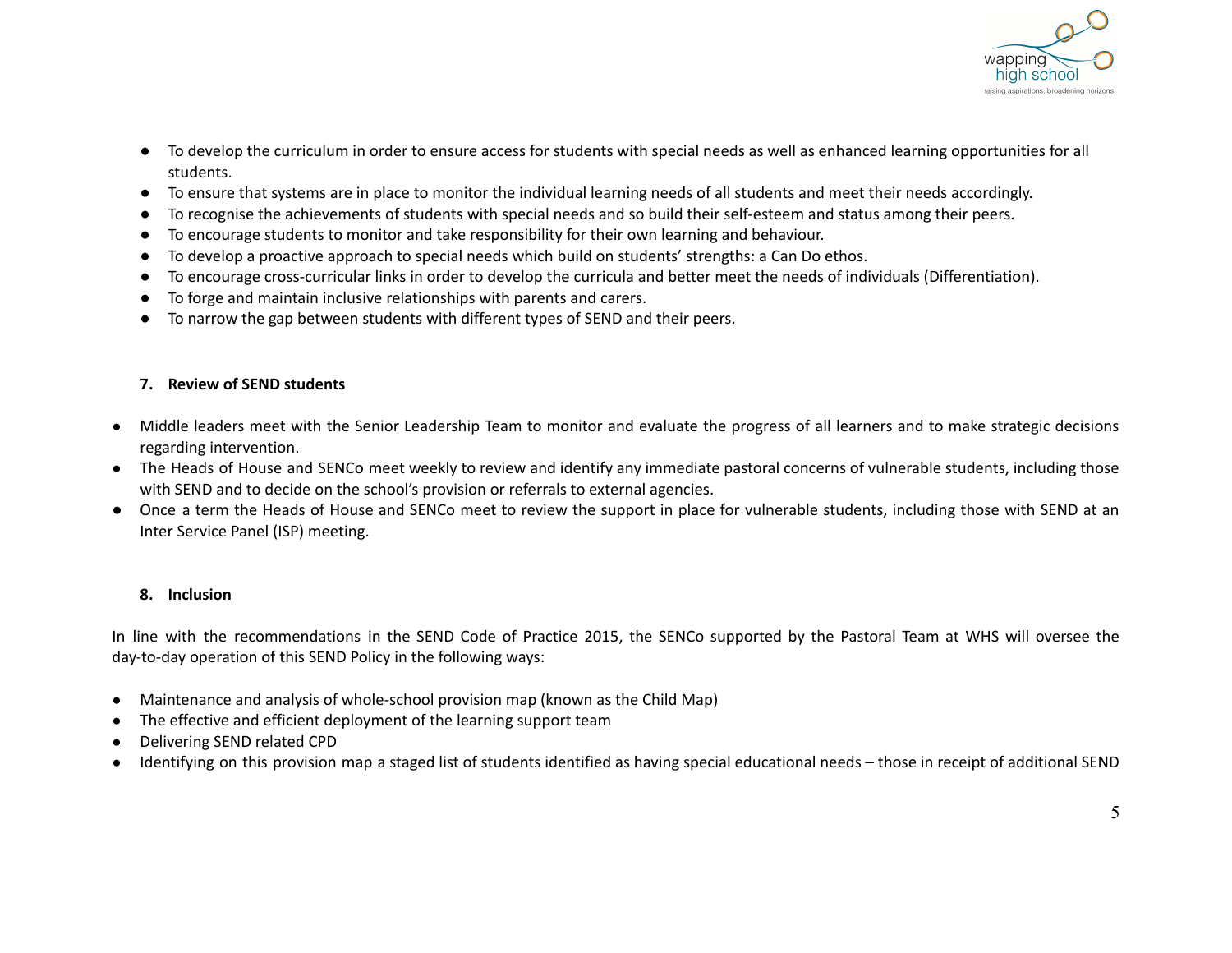

support and those with Education, Health and Care Plans (EHC plans)

- Advising all teachers on provision for children identified as having special educational needs
- Overseeing the records on all children identified as having Special Educational Needs
- Liaising with parents/carers of children identified as having SEND, in conjunction with teachers
- Implementing a programme of Annual Review for all students with EHC plans, complying with requests from an Education Health and Care Plan Coordinator to participate in a review.
- Contributing to the regular evaluation of the impact and effectiveness of all additional interventions for all students
- Attending area SEND network meetings and training as appropriate.
- Liaising with the link Governor at WHS, keeping them informed of current issues regarding provision for SEND students
- Being proactive in liaison with outside agencies, to ensure referrals and advice are made for students with SEND

## **9. SEND Support**

When a student is identified as having SEND WHS will take action to remove barriers to learning and put effective special educational provision in place. WHS SEND support follows a four-part cycle through which earlier actions are revisited, refined and revised with a growing understanding of the pupils' needs and of what supports the pupil in making good progress and securing good outcomes. This is known as the graduated approach and involves: **Assess, Plan, Do,** and **Review** as highlighted in the SEND Code of Practice (May 2015).

#### **Assess**

- **●** Clear analysis of pupils' needs
- **●** Standardised assessments, teacher assessments, previous progress and attainment
- **●** Development in comparison to their peers and national data
- **●** Views and experiences of parents, the pupils own views and, if relevant, advice from external support services
- **●** WHS takes seriously any concerns raised by a parent and these will be recorded and compared to our own assessment and information on how the pupil is developing.
- **●** Assessments will be reviewed regularly and WHS will liaise with outside professionals to help inform the assessments. Where professionals are not already working with school staff a member of the Pastoral Team will contact them if the parents agree

#### **Plan**

- Parents are informed that SEND provision will be made available for their child at induction depending on individual need
- WHS staff, parents and professionals (where appropriate) agree the adjustments, interventions and support to be put in place as well as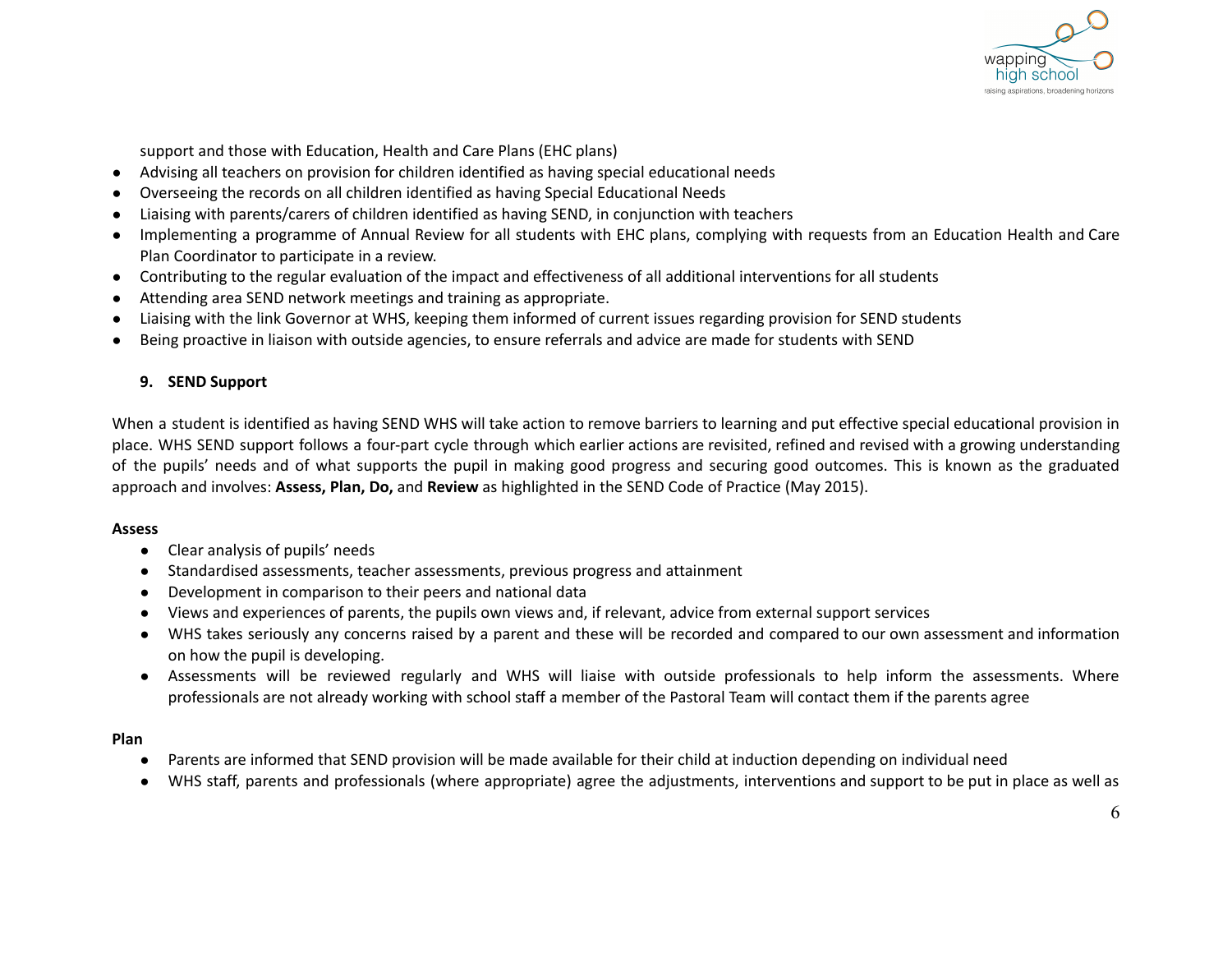

the expected impact on progress, development or behaviour which is then reviewed termly

- All staff are made aware of pupils' SEND, the support provided and teaching strategies that are advised
- Parents are invited to the 'structured conversation' 3 times a year to keep them informed of provision, set/amend outcomes and review effectiveness

## **Do**

- Class or subject teachers work closely with LSAs, the SENCo and specialist staff e.g. Phoenix Outreach Team (for autism) to plan and assess the impact of support and interventions and how they can be linked to classroom teaching
- The SENCo supports subject teachers in an assessment of the student's strengths and weaknesses and advises on the effective implementation of support. Student voice is encouraged and valued as contributions to Learning Passports which are available for all staff.

#### **Review**

- Support arrangements are reviewed regularly alongside analysis of support, interventions and their impact on the student's progress
- Student and parents'/carers' views are sought to inform any review of provision
- The impact and quality of the support and interventions is evaluated regularly and informs planning for the next steps e.g. in class logs for students are reviewed at the end of each term and shared with parents/carers

## **10. Admission Arrangements and information about WHS.**

We follow LBTH admission procedures and welcome young people identified as having a range of SEND. For students with an EHCP, the SENCo is actively involved in ensuring appropriate resources and transitional arrangements are in place so that a student's difficulties are minimised at the point of entry to the school. These arrangements include making provision for students with identified social, mental, emotional health difficulties who are at their most vulnerable during times of change.

SEND students are taught alongside other students in a mainstream setting. The school does not have specialist provision to cater for individual needs and works in partnership with external agencies to inform Quality First Teaching as defined in the SEND Code of Practice (2015).

#### **Open plan learning environment**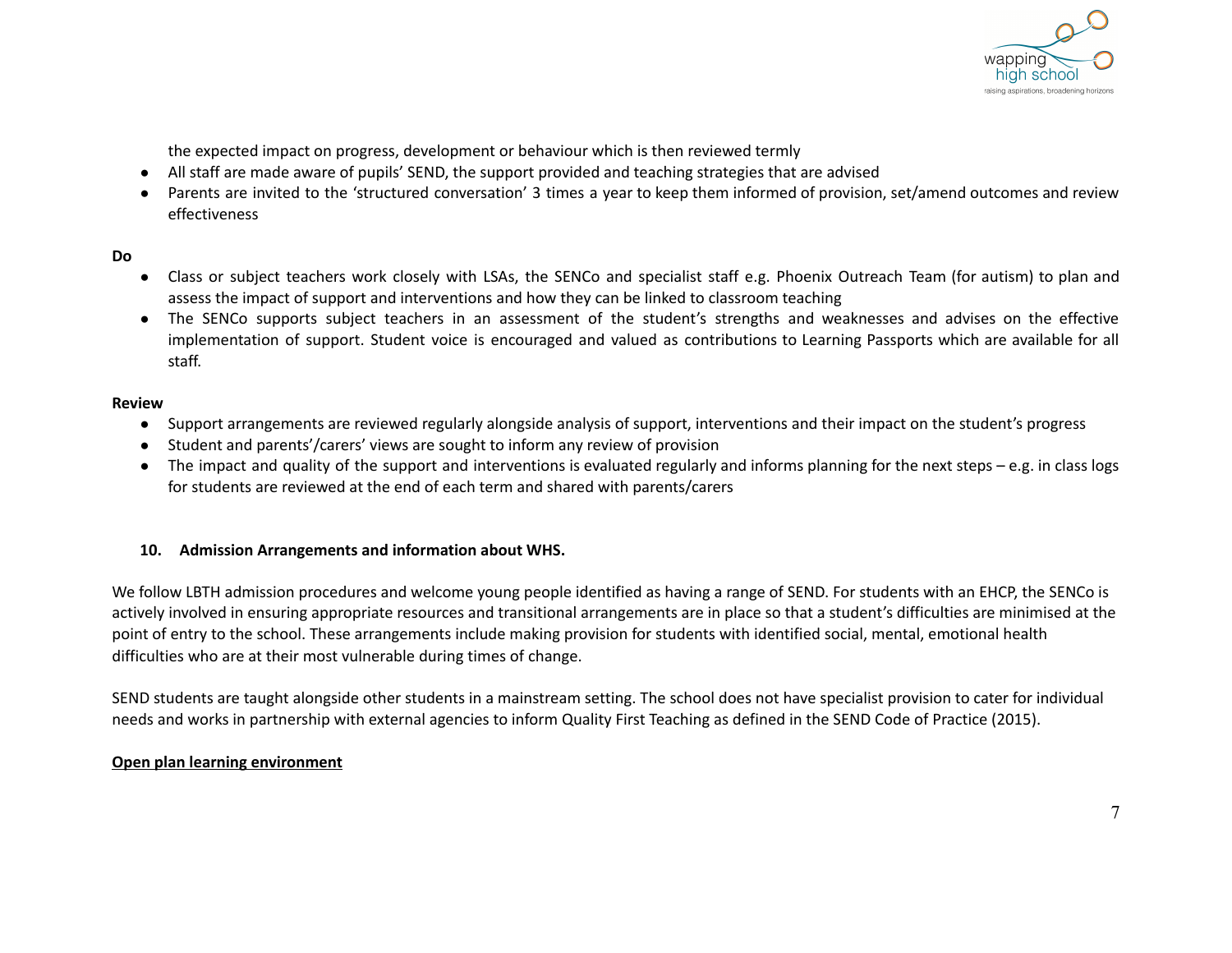

In line with its ethos, the school building is totally open plan, and the flexible learning environment thereby provides the opportunity for changing groupings and staffing arrangements. The school aims to provide excellence in education, by empowering students and giving them increased freedoms to direct their own learning and acquire knowledge in preparation for life in a global society.

In this college-like environment with no classroom doors, students are expected to take significantly greater responsibility for their behaviour and learning so as to ensure that all students can make progress and learning is not compromised by low level disruption. There are no bells to indicate transition times and as such students have to be excellent in their personal organisation and resourcefulness.

The school environment comprises five floors with 15 classrooms or learning spaces. Of these 7 classrooms have doors and relate to Design & Technology, Science and Music. Given the school's location and facilities, most PE provision takes place off-site and students must walk to public facilities.

#### **11. Identification, Assessment and Review Procedures**

There are four distinct stages to our cyclical assessment of student progress.

- Early identification.
- Quality first teaching.
- High impact intervention.
- Review.

#### **Early Identification.**

We ensure that every child joining Wapping High School is screened at induction or on entry. This information enables us to identify areas of concern from the individual and from the parent/carer. The information gathered will then be used alongside any other available data and previous school reports, to inform for example a Learning Passport or an Individualised Education Plan (IEP). The SENCo and team will visit Primary schools to discuss the transition of more vulnerable students, attending Annual Reviews and meeting parents/carers. Students who this highlights as being below expected level or who are already on the SEND register based upon prior information from previous education settings will offer the most effective support and guidance for teachers will be offered through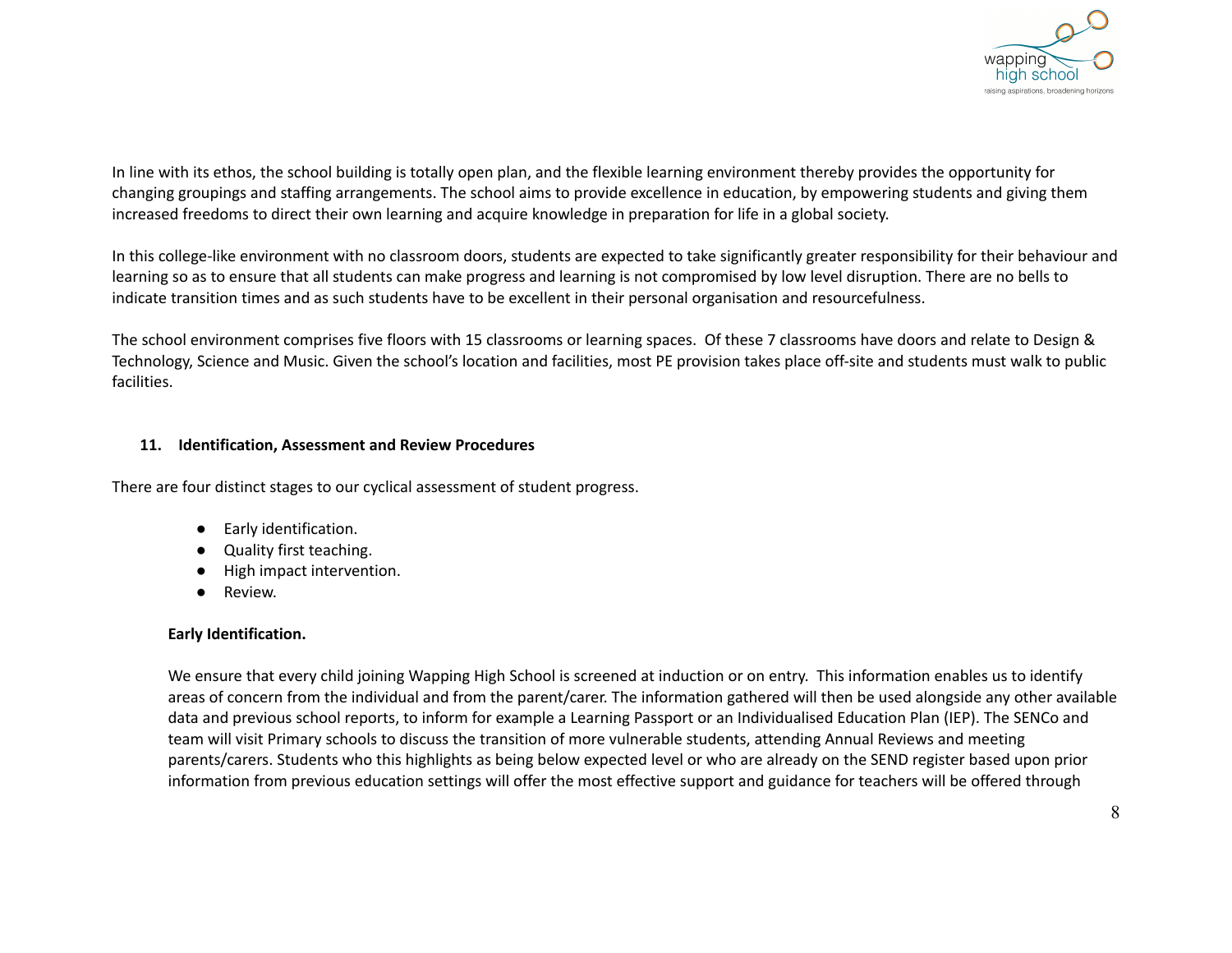

strategies specifically for working with those pupils. Students who are behind the expected levels in English and mathematics are not automatically designated as having Special Educational Needs but are provided with the teaching they need to make the progress required. Students may also be taught in small groups to offer intervention. The frequent and systematic data collection for subjects is used to monitor the academic progress of every child and highlight both emerging issues and the impact of any intervention. Identification and assessment are ongoing and all staff contribute to the identification of needs and can express concern or make a referral to the SENCo using the **SEND Referral Process (**see appendix 3). Assessment also highlights the students who will be tested for access arrangements as part of their normal way of working, within quality first teaching.

Our teachers are trained to understand the needs of each child in their class so that they can plan to meet those needs appropriately. For children with identified SEND this can mean adapting their teaching to ensure rapid catch up or in some cases simply ensuring that the child can access the curriculum fully. We prioritise this training and this includes teaching reading and writing, techniques for meeting the needs of dyslexic and autistic children and creating communication friendly classrooms.

#### **Intervention**

When a problem is highlighted Wapping High School implements and reviews the most appropriate intervention for each individual student. These range from adapted teaching techniques in the mainstream classroom to specific interventions to support pupils with particular learning needs. We train school staff to support students with SEND by working with external staff such as Educational Psychologists and SALT so to address commonly encountered special educational needs.

#### **Review**

Support for all students is coordinated using the graduated response model outlined within the SEND policy. If a student receives additional support from school staff or external agencies then this is measured and reviewed using the following cycle: Baseline assessment (Assess) Target setting (Plan) Targeted support (Do) Review and evaluation (Review).

Once identification, assessment and intervention have taken place students and parents/carers are kept regularly informed by a variety of means, e.g. personal contact via telephone, email update, reports and Annual Reviews. IEPs and Learning Passports (see appendix 4) are written in line with the assessment protocols and are reviewed and discussed by the Learning Support Assistants with the students with a termly review sent to parents/carers.

Reading tests are carried out bi-annually and results analysed to identify and review progress of students.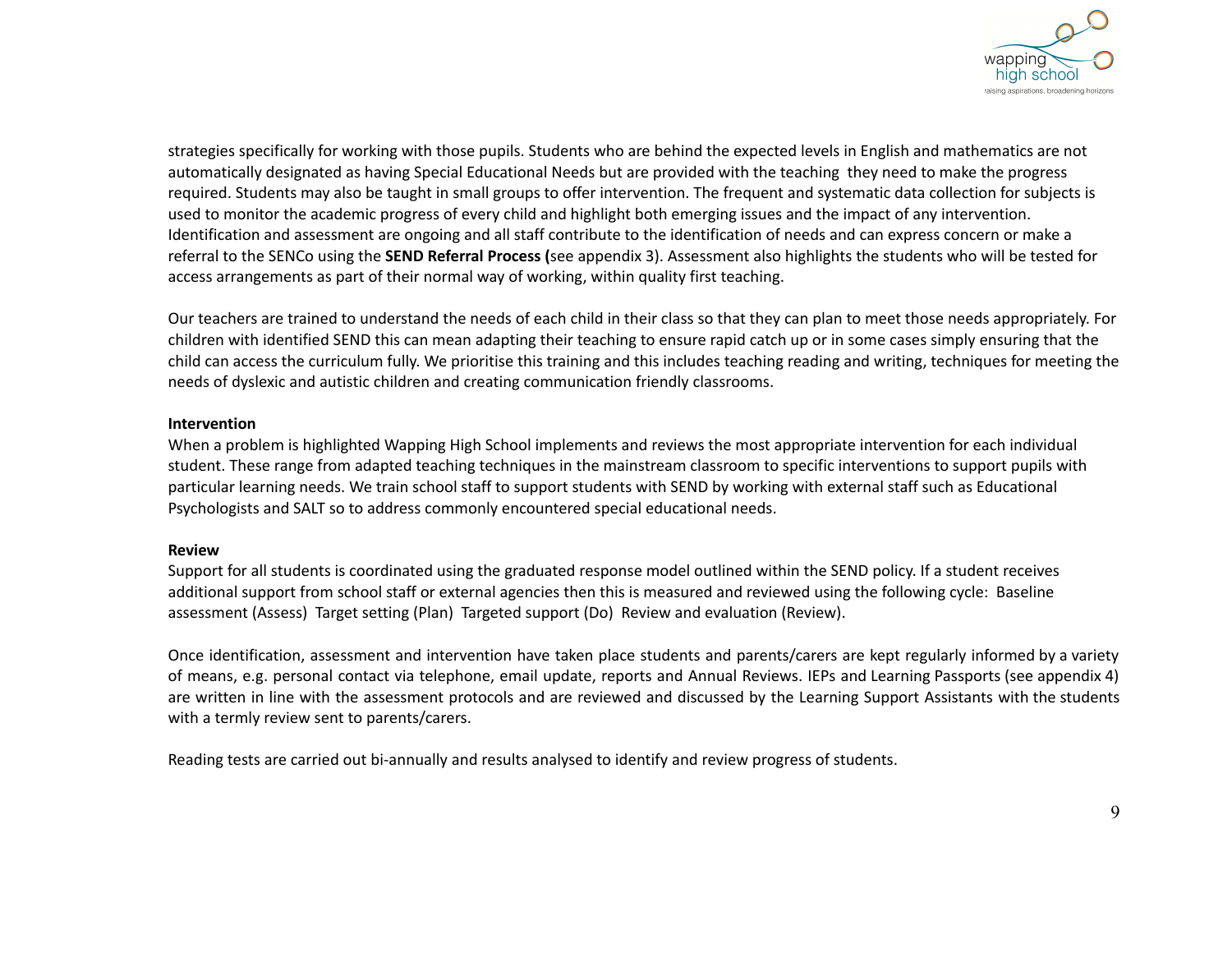

WHS uses a range of interventions depending on the needs of the students.

- All students will have access to differentiated quality first teaching. Our teachers are trained to understand the needs of each child in their class so that they can plan to meet those needs appropriately. For children with identified SEND this can mean adapting their teaching to ensure rapid catch up or in some cases simply ensuring that the child can access the curriculum fully.
- Some learners will have access to Wave 1, Wave 2 or Wave 3 interventions (see 12. Waves of Intervention). These will be learners who are underachieving and have specific provision written into their EHC Plan. Wave 1: Mainstream classroom Wave 2: School-based additional intervention Wave 3: Specialist intervention e.g. CAMHS, SALT or Phoenix School (autism).
- Our Child Provision Map provides information on every SEND student's profile to ensure that all teachers are able to meet the needs of their children in their classes.
- The Child Map enables the school to:
	- Plan strategically to meet a student's identified needs and track their provision.
	- Audit how well provision matches need
	- Recognise gaps in provision
	- Highlight repetitive or ineffective use of resources
	- Cost provision effectively
	- Provide profiles and strategies for students with SEND and additional needs

Students' needs should be identified and met as early as possible through:

- The analysis of data including baseline data on admission: CAT scores; reading ages; attendance data; other whole-school learner progress data (from Primary school)
- Classroom-based assessment and monitoring arrangements. (Assess, plan, do, review)
- Following up parental concerns
- Tracking individual student progress over time
- Information from Primary schools and external agencies
- The Child Map
- **12. Quality First Teaching.**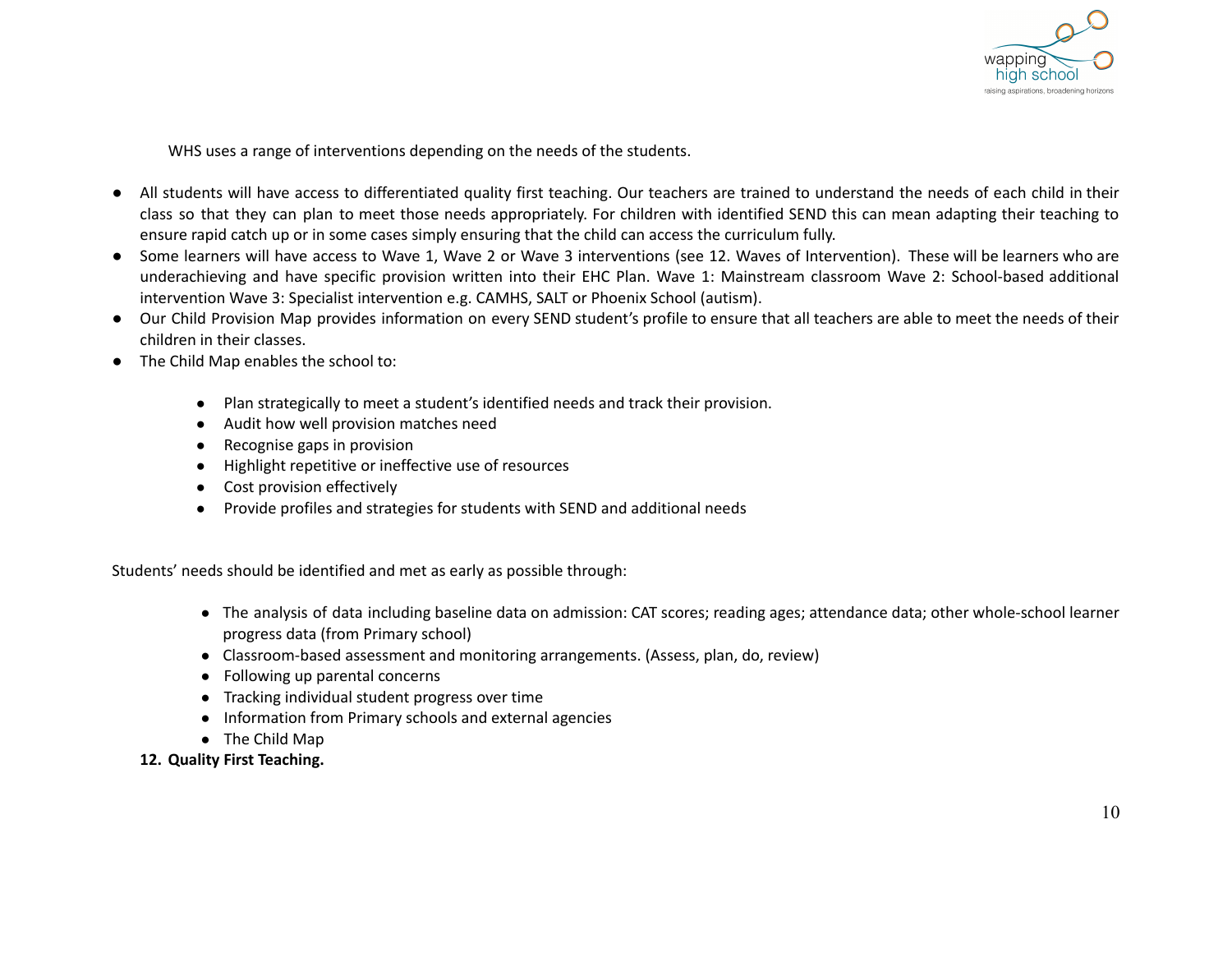



**W a v e 1** in clu d e s:

- Classroom differentiation by teacher
- In-class support from LSA
- $\bullet$ Writing frames
- $\bullet$ Vis u al aid s
- Key words and simplified language
- Student Behaviour - Attitudes to Learning policy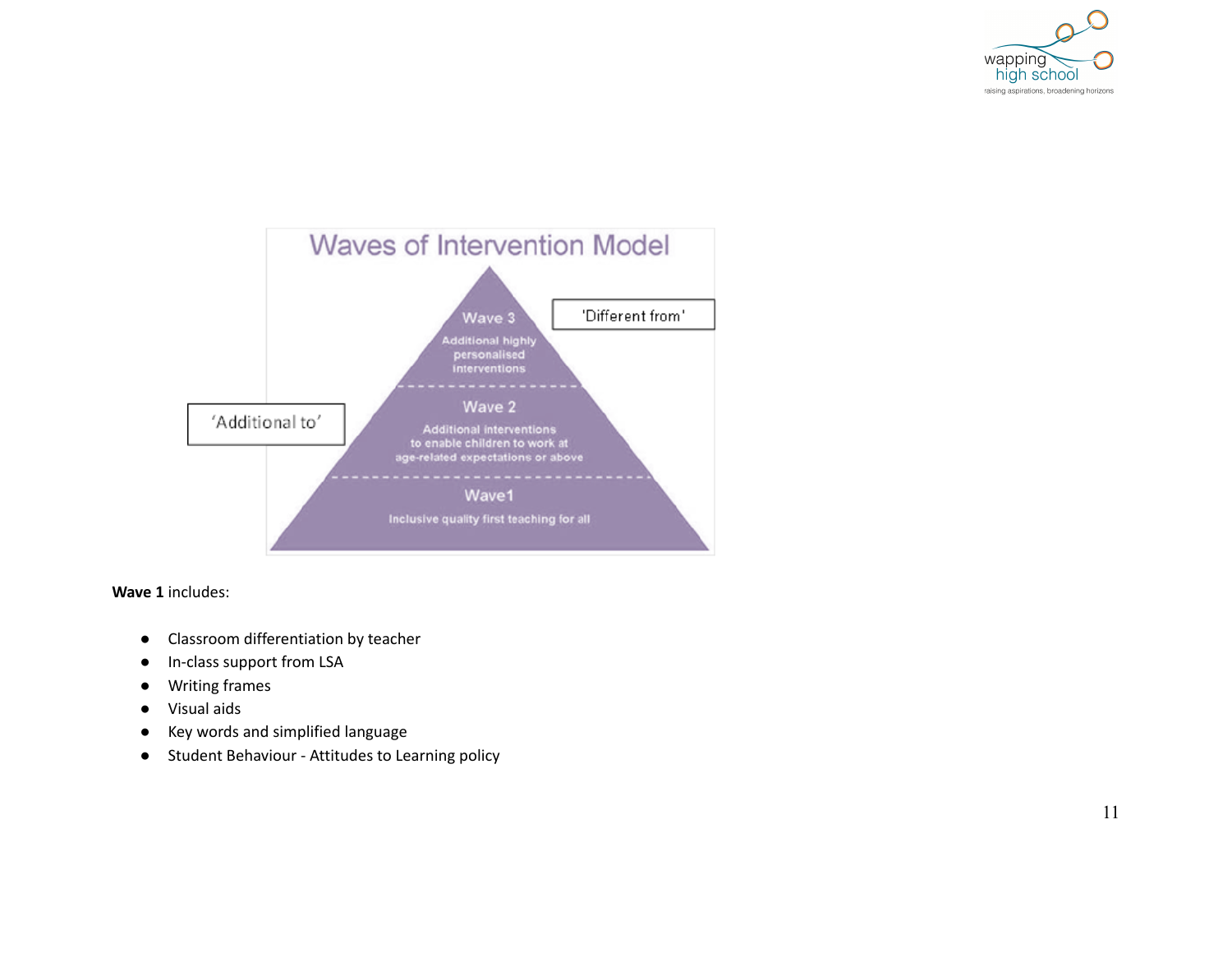

#### **Wave 2** includes:

- Guided reading within lessons
- In-class support from LSA
- In-class support from a Learning Mentor
- Withdrawal groups for Catch Up in Literacy and/or Numeracy
- Individualised timetables

#### **Wave 3** includes:

- Advice from Educational Psychologist
- Advice from Speech and Language Therapist
- Application for Exam Access Arrangements
- Small group or 1:1 support for language, social skills, literacy/numeracy
- Pastoral Support Programme

#### IEPs and Learning Passports

- IEPs are a planning, teaching and reviewing tool which enables us to focus on particular areas of development of those students at WHS identified as having special educational needs/additional needs. They are seen as a working document which can be refined and amended.
- LSAs update teachers with progress during lessons and one LSA takes the responsibility to provide a termly write up.
- Targets are personalised to relate to current and long term targets.
- Students work with LSAs to produce personalised information plans called Learning Passports to provide relevant details that provide a useful and personalised insight, useful for teachers in the context of planning and delivery.
- IEPs and Learning Passports will be informed by the wide range of data collected on Induction and might include the input of outside agencies.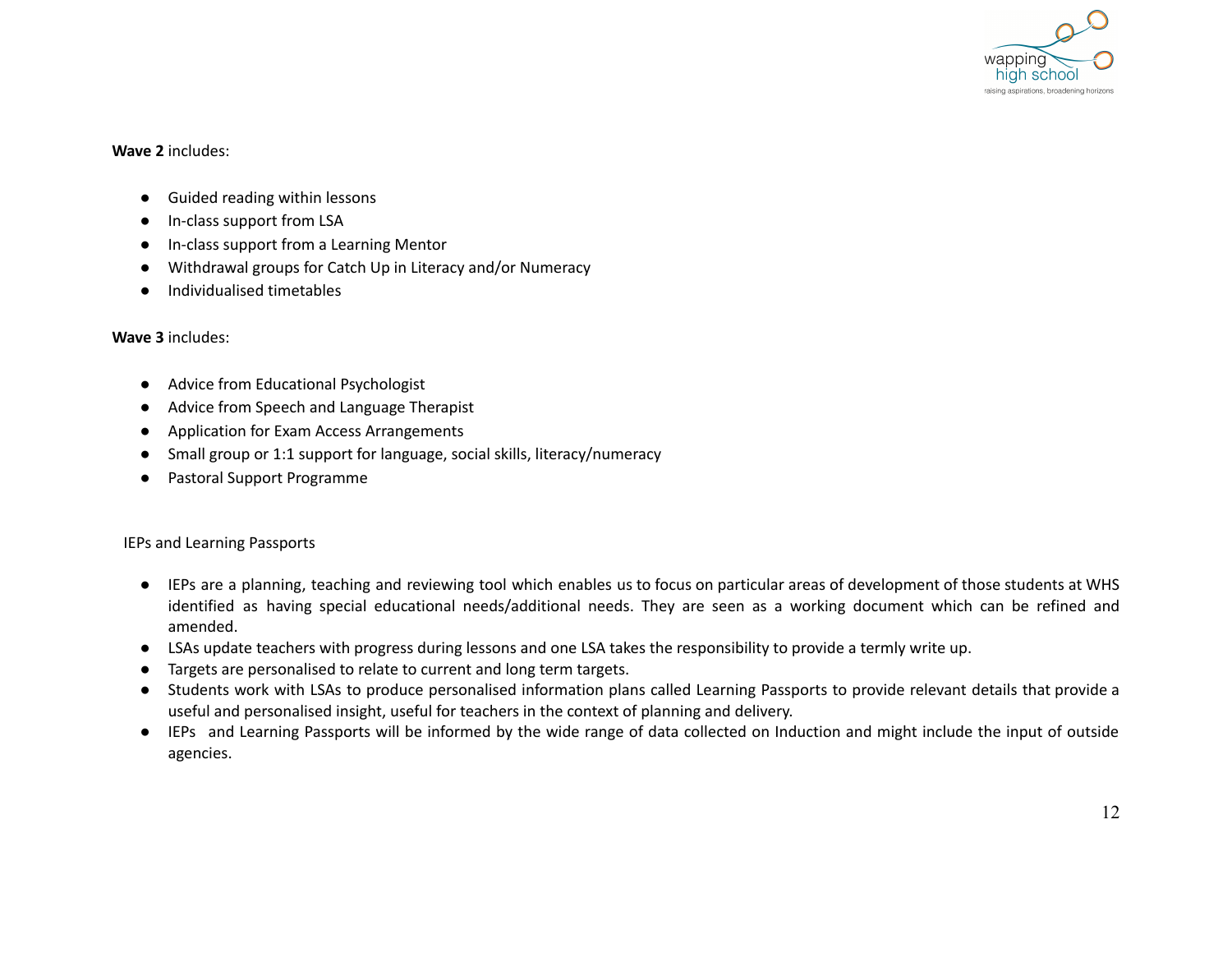

Further diagnostic assessment is carried out where necessary and outside agencies may contribute to these assessments e.g. Phoenix Outreach Team (autism), Educational Psychologist and Speech and Language Therapists (SALT).

The SEND register is regularly reviewed and updated by the Student Support Administrator.

Annual Reviews for learners with a Statement of Special Educational Needs/EHCP are carried out annually. The student completes a presentation for sharing at the review, with the help of their principal LSA. All teachers contribute to the Annual Review process by responding to a round robin that focuses on the four areas of SEND.

## **13. Inclusion and Provision for students Identified as having SEND**

Students at WHS have access to a range of services/interventions depending on their individual needs:

- In-class support –from LSAs
- Small group/ individual withdrawal to address literacy and numeracy needs or specific learning difficulties
- Smaller class sizes for mainstream lessons
- Differentiation
- Access to learning support professionals, Therapeutic Services, school nurse
- Access to outside agencies e.g. Educational Psychology Service, Children's Services, Children and Adolescent Mental Health Service (CAMHS), Phoenix outreach (Autism)

Students identified as having SEND engage in all aspects of school life e.g. enrichment activities, school trips and sporting activities.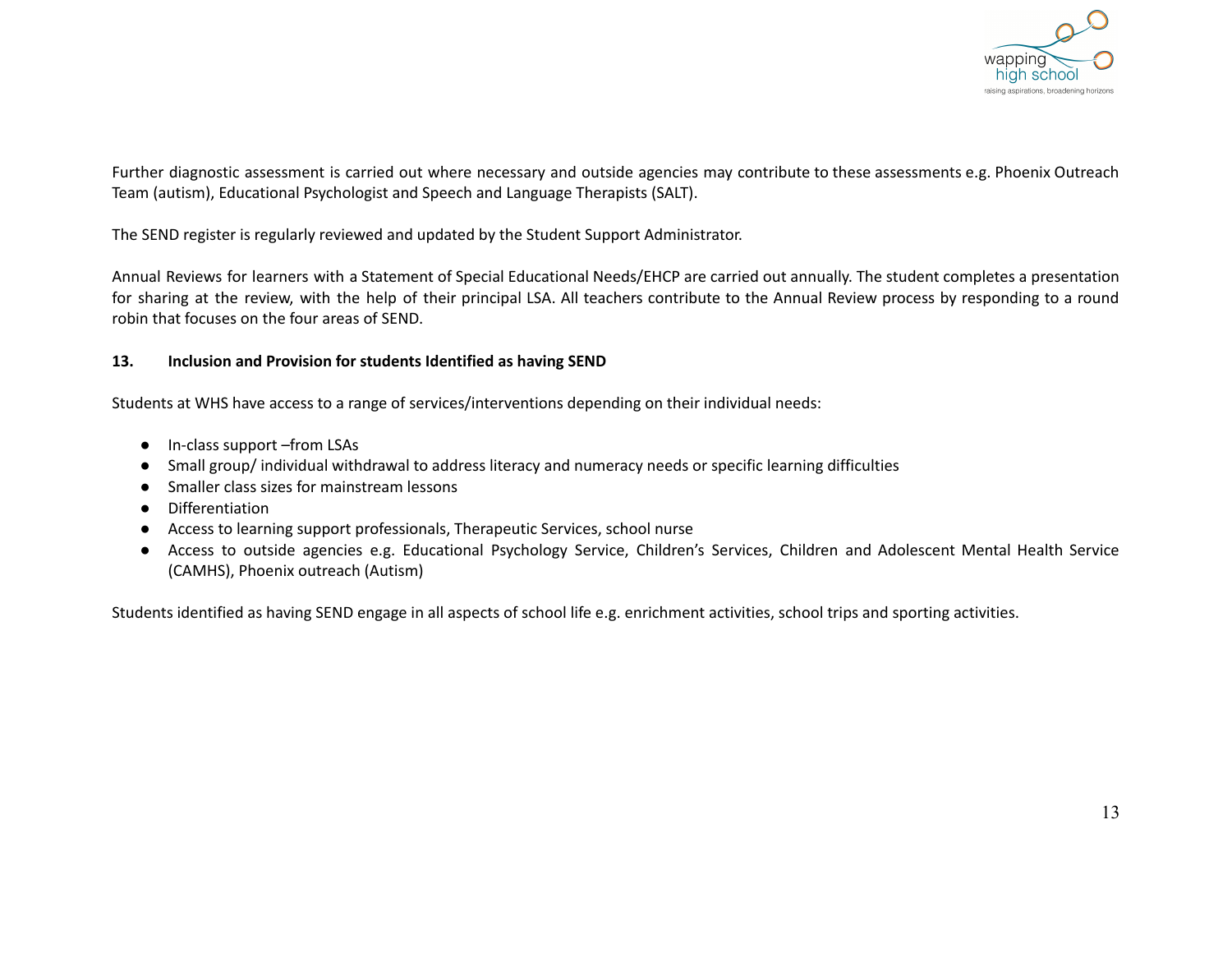

#### **14. Education Health and Care Plans**

WHS utilises the graduated approach model of Assess/Plan/Do/Review to identify and support students with SEND and recognises that for some students with SEND, the resources at the school are not always sufficient to meet their needs and as a result works closely with external agencies in order to ensure that the most effective provision is in place for every student. Where a student has been identified as having a significant, severe and sustained need, it may be necessary to enter a multi-disciplinary assessment process with health and social care in order to consider the need for an Education, Health and Care Plan (EHCP)

- Students with an Education, Health and Care Plan (EHC plan) will have an Annual Review of their plan.
- WHS will comply with all local arrangements and procedures when applying for an Education, Health and Care Plan. This will ensure that all prerequisites for application have been met through ambitious and pro-active additional SEN Support using the school's delegated budget at an earlier stage
- Our review procedures fully comply with those recommended in Section 6.15 of the Special Educational Needs Code of Practice

The purpose of an EHC plan is to make special educational provisions to meet the special educational needs of the student, to secure the best possible outcomes for them across education, health and social care as they get older, prepare them for adulthood. Being in receipt of an EHC plan can lead to a number of possible outcomes for the student involved:

- Funding being provided to support the student in achieving key outcomes in relation to their education or personal development or healthcare goals
- Accessing specialists in particular areas of education or healthcare provision who can provide advice, guidance, therapy or training
- Securing a placement for a student in a more specialist educational setting

In considering whether or not to pursue an EHC needs assessment, the local authority will be looking for evidence that WHS has taken relevant and purposeful action to identify, assess and meet the special educational needs of the student in question which should be a reflection of the implementation of the graduated response model previously undertaken by the school. In order to be confident that the local authority with grant the request for an EHC needs assessment, WHS must be in a position to present evidence of the following:

- The nature, extent and impact on learning of student's special educational need(s)
- Concerning levels of attainment or rates of progress compared to national expectations and immediate peer group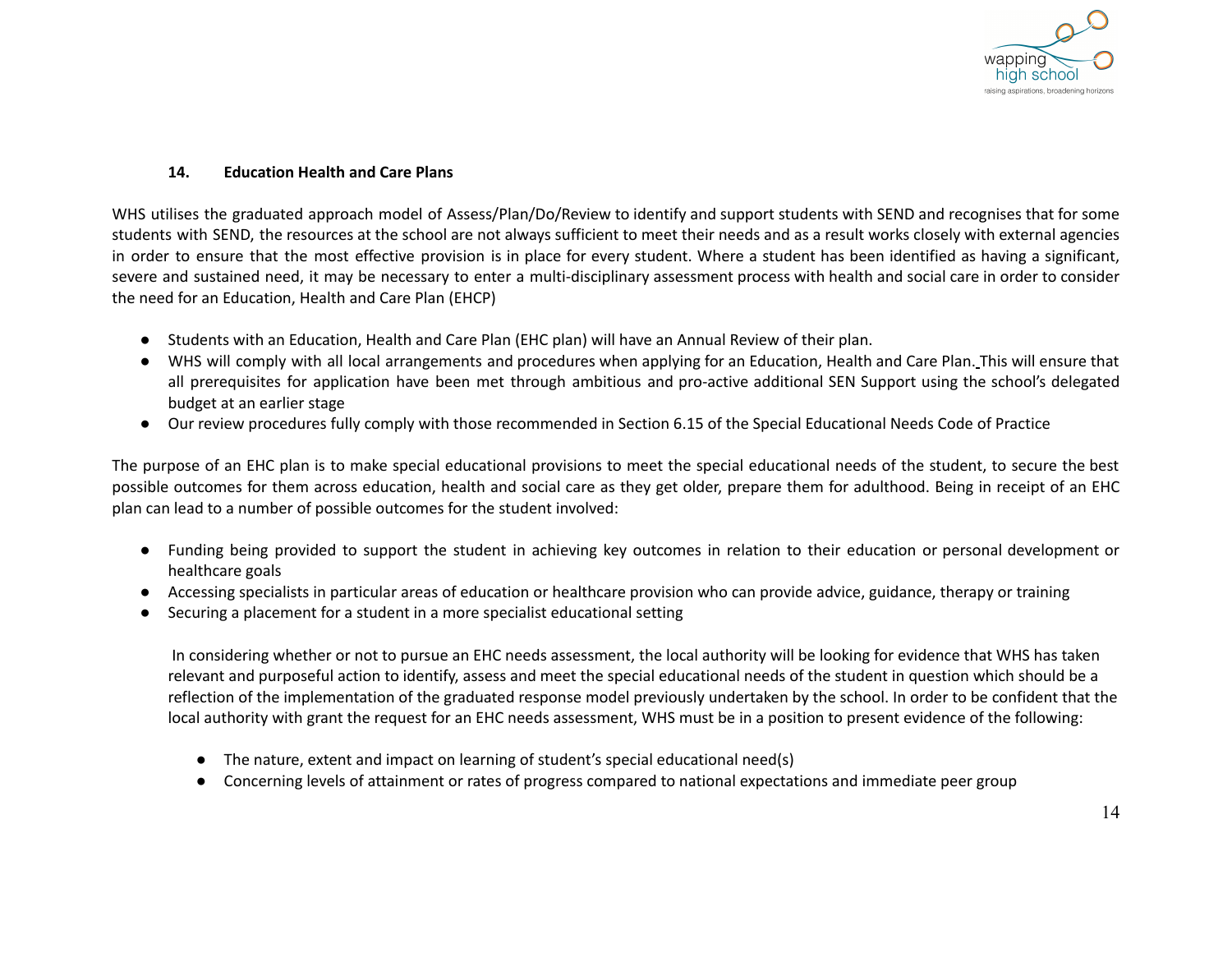

- The impact of the interventions and support already provided by the academy
- Evidence regarding the extent to which any progress that has been made has only been as the result of much additional intervention and support over and above that which is usually provided
- The physical, social and/or emotional development of the pupil and any intervention or support required in relation to these areas

It is not only the school which is able to request that the local authority undertakes an EHC needs assessment regarding a pupil, families can also make such a request directly to the local authority and can receive advice and guidance from the school about this if they wish to.

If any family wished to gain independent advice and guidance regarding the identification of SEND, the support available to SEND students, the the application and assessment process for EHC plans or other services to support SEND students and their families, they can review the Local Offer from Tower Hamlets here at this web address: <https://www.localoffertowerhamlets.co.uk/>. Families may well also find support from the Parents Advice Centre here at this web address: <https://www.localoffertowerhamlets.co.uk/organisations/27663-parents-advice-centre> or by corresponding with colleagues at: [pac@towerhamlets.gov.uk](mailto:pac@towerhamlets.gov.uk) for impartial and independent support, advice and representation.

#### **15. Access and Admissions**

| Information type                                                                         | <b>Description</b>                                                                                                                                                                                                                                                                                                                                                                                                      |
|------------------------------------------------------------------------------------------|-------------------------------------------------------------------------------------------------------------------------------------------------------------------------------------------------------------------------------------------------------------------------------------------------------------------------------------------------------------------------------------------------------------------------|
| Arrangements for the admission<br>of disabled students                                   | For parents interested in securing a place at WHS for their child, the school will host pre-application<br>and/or pre-admission visits in order to support parents in making an informed choice, to support the<br>school in making informed plans for meeting the needs of the student and to support the student in<br>familiarising themselves with the school                                                       |
| Steps taken to prevent disabled<br>children being treated less<br>favourably than others | With the consent of the student and/or their parents, the academy would take steps through staff<br>training, briefings, lessons and assemblies to make sure staff and students were appropriately aware of<br>the needs of the incoming student. In addition, an awareness of the needs of any student with a<br>disability would be factored into the planning and risk assessing of all activities (including lesson |

WHS also takes significant steps to ensure the fair and effective admission and education of students with disabilities: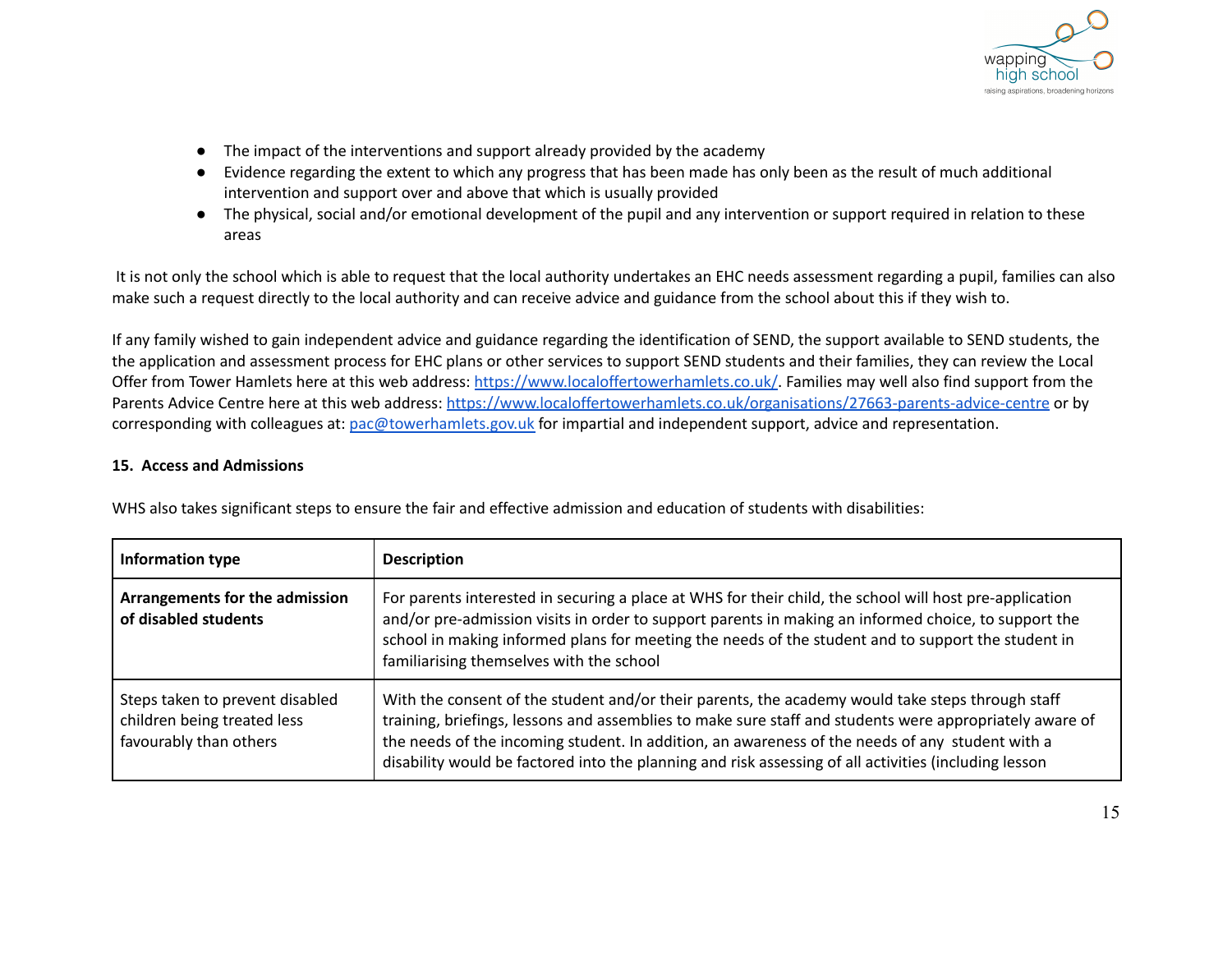

|                                                                  | activities, break and lunch times, assessments, events and trips) to ensure the opportunity for full<br>participation.                                                                                                                                                                                                                                                                                                                                                                                                                                                                                     |
|------------------------------------------------------------------|------------------------------------------------------------------------------------------------------------------------------------------------------------------------------------------------------------------------------------------------------------------------------------------------------------------------------------------------------------------------------------------------------------------------------------------------------------------------------------------------------------------------------------------------------------------------------------------------------------|
| The facilities provided to assist<br>access of disabled children | All entrances to the building are step free and there is a shared lift to access all floors in the school.<br>Refuge spots and Personal Emergency Evacuation Plans (PEEPs) would be created with families input for<br>any student with physical impairments.                                                                                                                                                                                                                                                                                                                                              |
| The accessibility plan                                           | WHS has in place an accessibility plan and accessibility policy which promotes equlaity of opportunity<br>between disabled and non-disabled persons, eliminates discrimination against the harassment of<br>disabled persons that is related to their impairments and which promotes positive attitudes towards<br>disabled people. Both the plan and the policy encourages participation by disabled persons in the life of<br>the school and ensures steps are taken on account of a disabled person's impairments, even where that<br>involves treating the diabled person more favourably than others. |

WHS recognises that there may be a range of reasons why it may not always be possible to take reasonable steps to prevent a mainstream placement for a pupil with special education needs from being incompatible with the efficient education of others – for example, where the child or young person's behaviour systematically, persistently or significantly threatens the safety and/or impedes the learning of others.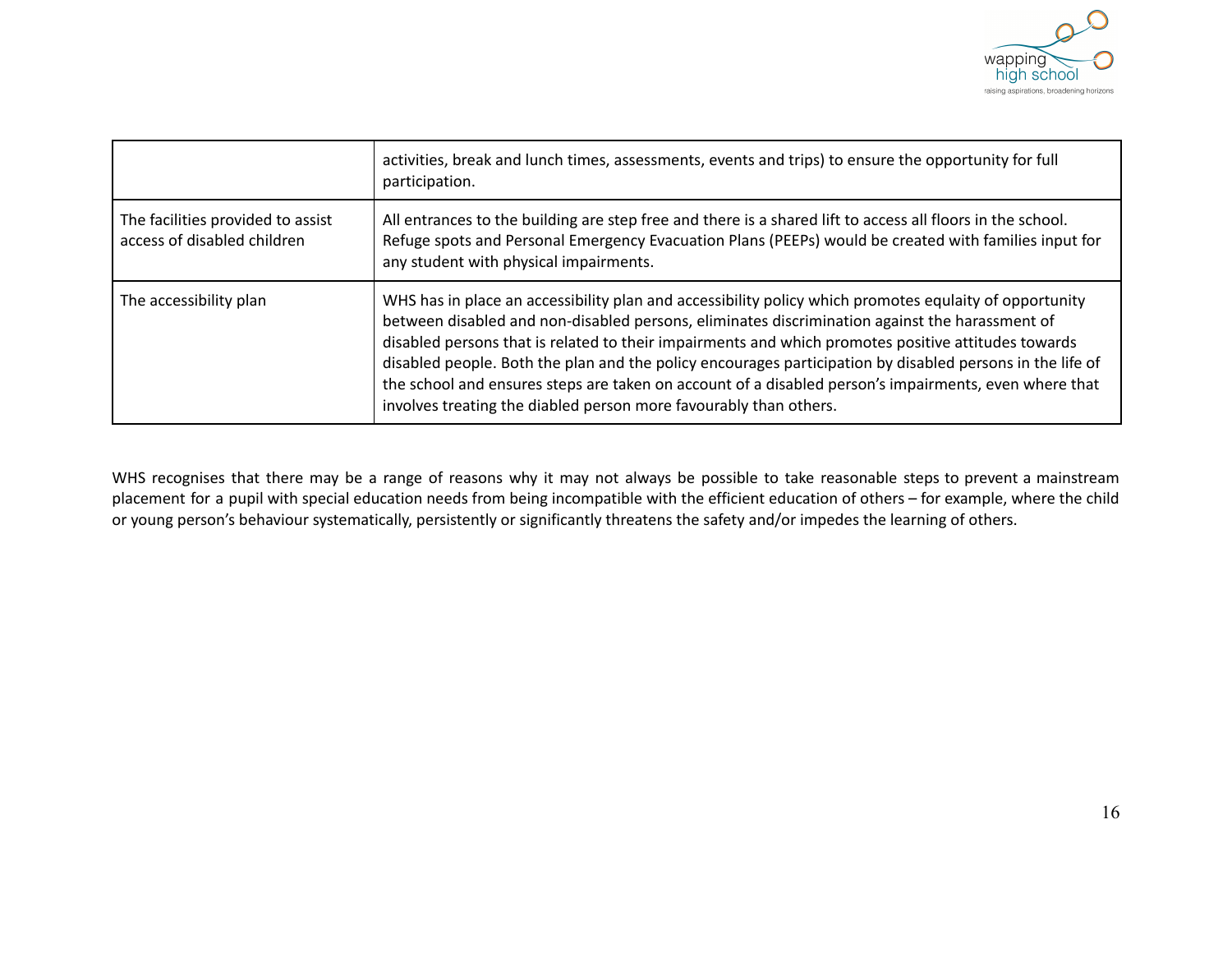

## **16. English as an Additional Language (EAL)**

English as an Additional Language (EAL) is not considered a Special Education Need. Differentiated work and individual learning opportunities are provided for students who are learning EAL as part of our provision for vulnerable learners.

#### **Provision**

Students with EAL will have full access to WHS provision regardless of their proficiency in English. Our EAL Learning Mentor assesses students and works with students in small groups and in-class to assist access to the curriculum, working closely with teachers and LSAs. Where necessary, additional support will be given to improve acquisition of English through quality first teaching. The details of the initial assessments and provision is available in the separate EAL policy. Progress of EAL students is monitored against curriculum indicators and monitored by the Director of English and SENCo.

#### **17. Inclusion of students who are Looked After in Local Authority Care**

WHS recognises that:

● Children who are looked after in local authority care have the same rights as all children but may have additional needs due to attachment issues, early neglect, separation and loss, trauma and many placement moves. These barriers to learning can affect their educational outcomes and their personal, social, mental and emotional development.

There are commonly understood reasons (Social Exclusion Unit Report: 2003] why children who are looked after in local authority care often fail to make expected progress at school:

- Placement instability
- Unsatisfactory educational experiences of many carers
- Too much time out of school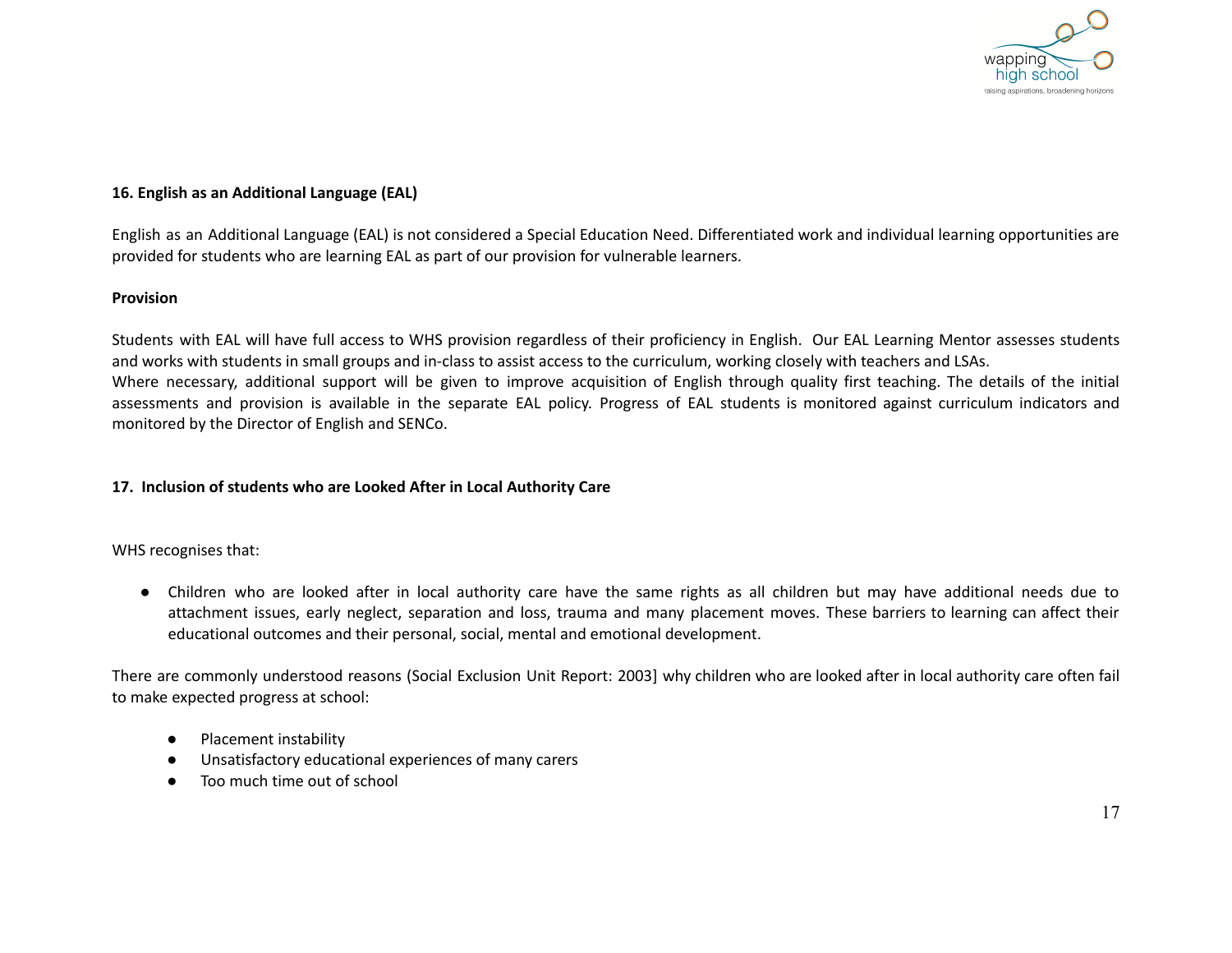

- Insufficient help if they fall behind
- Unmet needs emotional, mental, physical

There is a statutory requirement for WHS to have a designated member of staff for looked after children. This is the Designated Teacher for Child Protection and Safeguarding. The responsibilities of the DTCPS include:

- Monitoring the progress of students who are 'looked after' to ensure that they have the best life chances possible and access to the full range of opportunities at WHS.
- Ensuring that students who are 'looked after' have access to the appropriate network of support.
- Checking with the designated member of staff that the statutory Personal Education Plan (PEP) has been arranged and that it is regularly reviewed, at least every six months.
- Ensuring that information concerning the education of students who are 'looked after' is transferred between agencies and individuals.
- Preparing a report on the student's educational progress to contribute towards the statutory review. (These are usually held at six monthly intervals or more frequently if there is a concern.)
- Discussing feedback from the statutory review (chaired by the Independent Reviewing Officer) with the designated member of staff, social workers and, where necessary, the carers and a member of the Virtual School team.
- Celebrating the students' successes and acknowledging the progress they are making

WHS will work closely with the Virtual School (VS) for Children which promotes the educational needs of Looked After Children and monitors admissions, PEP completion, attendance & exclusions.

## **18. Inclusion of students who are Able, Gifted and/or Talented**

The term 'Able and Gifted' refers to students who have a broad range of achievement at a very high level. Those students who are able and gifted have very well-developed learning skills across the curriculum. The term 'talented' refers to students who excel in one or more specific fields, such as sport or music, but who may or may not perform at a high level across all areas of learning. 'Able and gifted' tend to pertain to academic subjects only and 'talented' to non-academic subjects.

● Physical talents sports, games, skilled, dexterity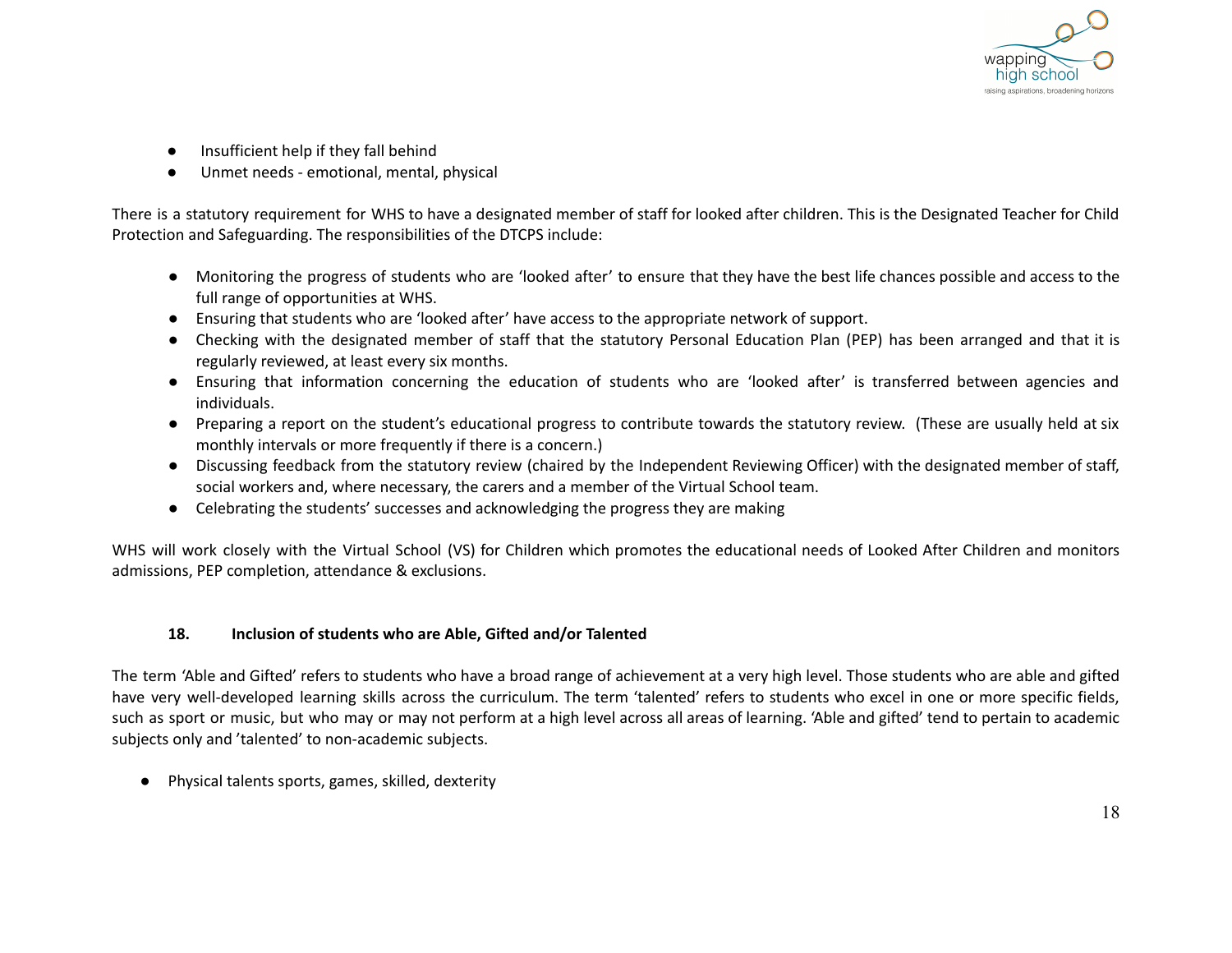

- Visual/performing abilities music, dance, movement, drama
- Mechanical ingenuity construction, object assembly (and disassembly), systematic, working solutions
- Outstanding leadership organiser, outstanding team leader, sound judgements
- Social awareness sensitivity, empathy
- Creativity artistic, musical, linguistic

We respect the right of all children admitted to WHS, irrespective of differences in ability, to access a number of areas of learning, and to develop the knowledge, skills, understanding and attitudes that are necessary for their self-fulfilment and eventual development into active and responsible adults. Enrichment lessons provide students with opportunities to choose subjects that interest and inspire them outside of the mainstream curriculum.

## **19. Special Arrangements for Examinations**

Students requiring special arrangements for public examinations are assessed by a member of the SPLD team in Tower Hamlets and special consideration is applied for, to the appropriate examination board. Students who have permission for special arrangements sit their exams with the approved additional support: such as a reader, scribe and/or extra time. Exam Access Arrangements are considered as a student's "normal way of working" in line with JCQ guidance.

## **20. WHS Reporting on Special Educational Needs**

- The SENCo will report to WHS Extended SLT and to the Governing Body, to disseminate relevant information
- The SENCo will contribute to the WHS SEF, providing evidence to support the outcomes
- The SENCo will support the process to determine value added analysis, following GCSE examinations
- The SENCo will analyse termly attendance, behaviour and exclusion rates for those students with EHC plans/Additional Needs, comparing to those students with SEN.

## **21. Parents/Carers' Involvement**

The views of parents/carers are taken into consideration at all times and every effort is made to ensure that support is planned in consultation and agreement with them.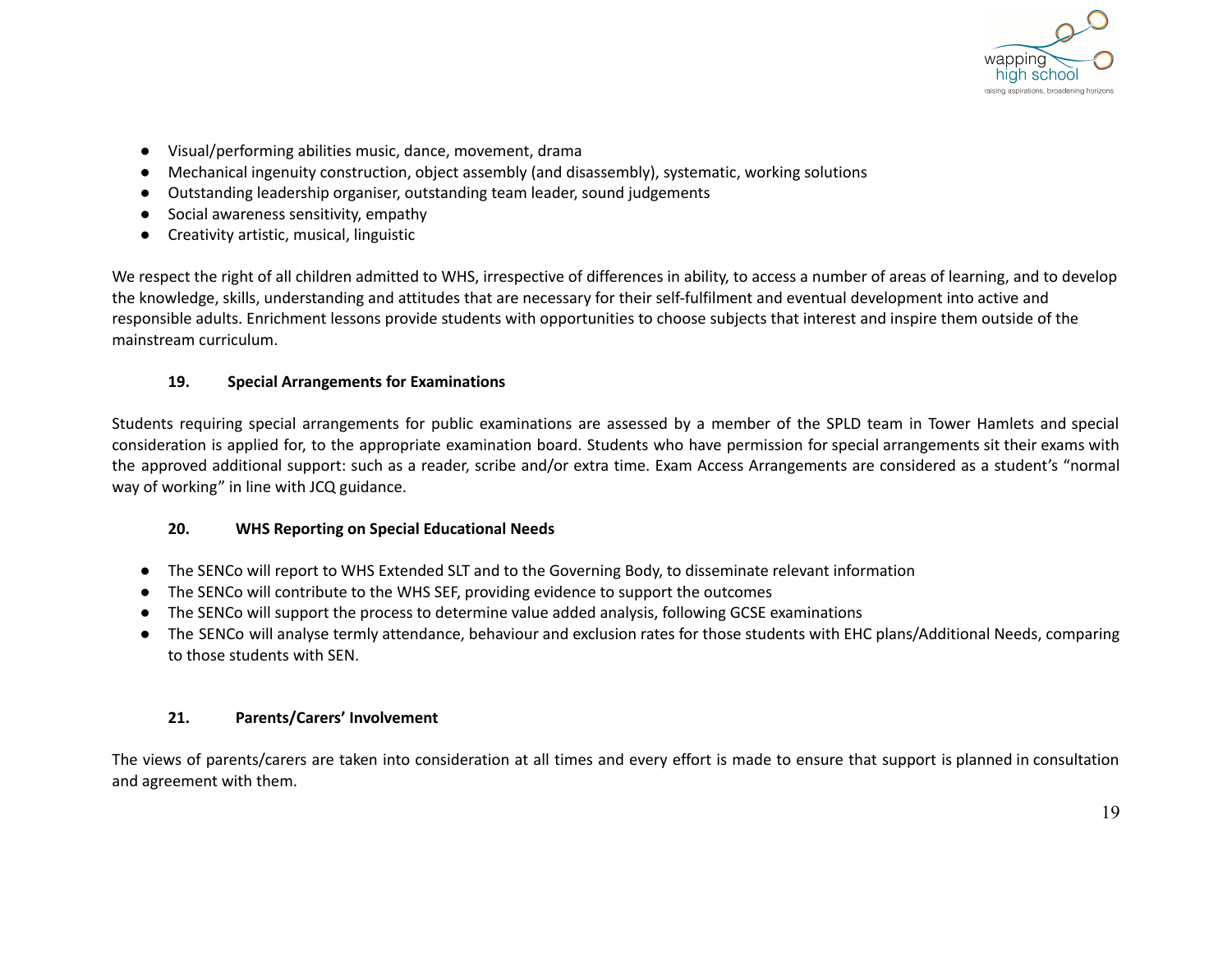

Annual Review outcomes, Learning Passports and in class logs are written in agreement with the student and they are involved in their ongoing review with their parent/carer. We value the contribution that parents/carers make and believe that the most effective way of working with a student identified as having SEND is where the parents/carers and school work in partnership.

Parents/carers have a vital role to play and it is therefore important to ensure information is accessible, that they feel welcomed into the school and that their views and contributions are sought and encouraged.

Parents/carers are kept informed about their child through contact via phone calls, emails and academic reports are sent home after each modular assessment. Parents/Carers are encouraged to keep in contact with the individual school via email, telephone calls and/or meetings, including meetings held in the child's home where this is deemed appropriate.

Parents/carers are invited to academic reviews and Annual Reviews of EHC Plans and are encouraged to make a full contribution.

WHS encourages parents and carers to work with the Tower Hamlets' Parent Advice Centre for informal advice and support at meetings with other professionals.

#### **22. Involvement of Students**

All students have the right to be involved in making decisions and exercising choice. In most lessons, all students are involved in monitoring and reviewing their progress. We fully involve all students by encouraging them to:

- *●* State their views about their education and learning
- Identify their own needs and learn about learning and sharing these for staff in Learning Passports
- Share in individual target setting across the curriculum so that they know what their targets are and why they have them, including where appropriate writing feedback on an in class log to be shared with their teacher
- Monitor their success at using the strategies on their in class log
- Contribute to their Annual Review presentation with their LSA keyworker.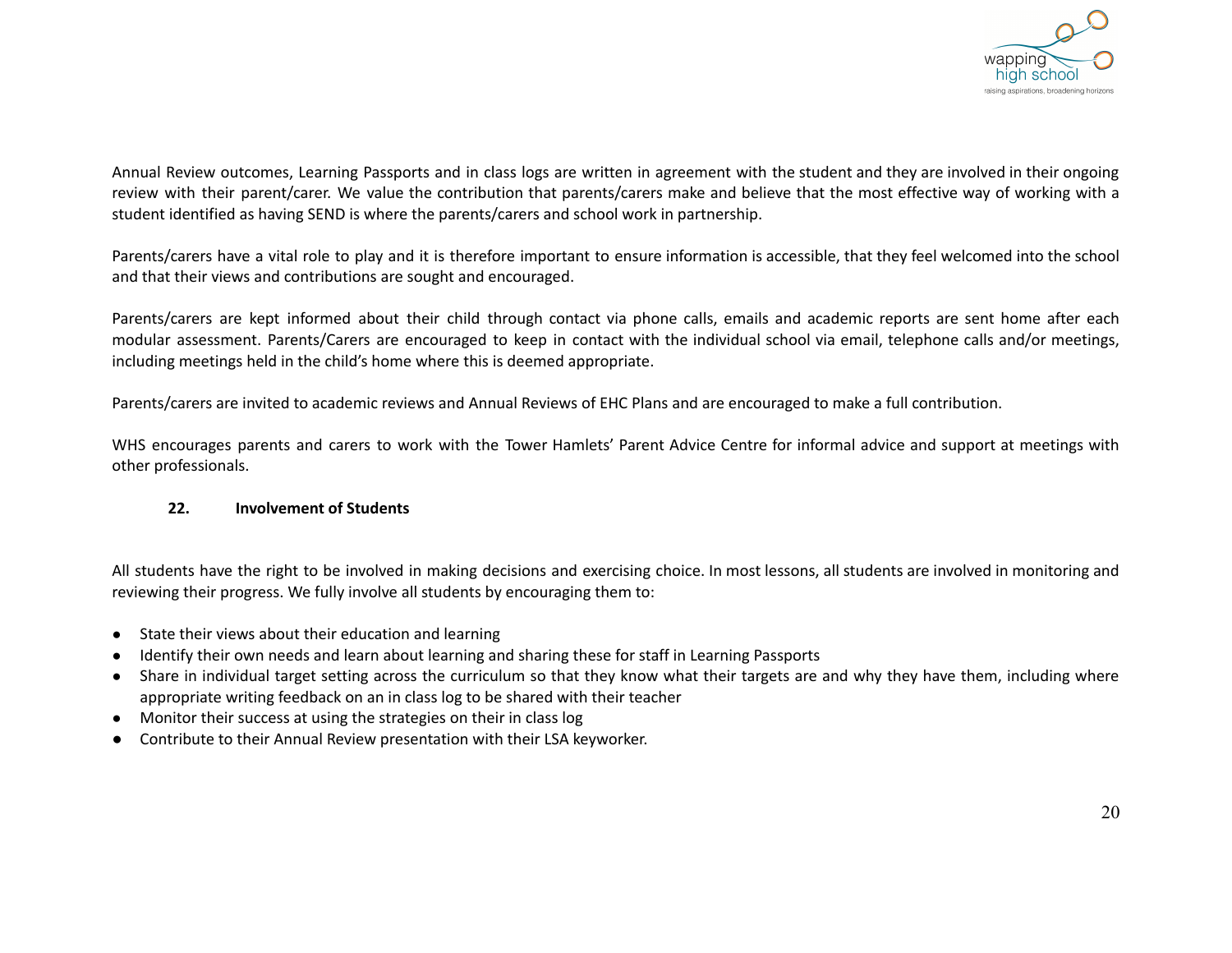

#### **23. Continuing Professional Development**

WHS has a strong commitment to CPD for all its staff including LSAs. The SENCo must broker and approve all SEND/Additional Needs training in the first instance before being discussed with the Headteacher and Senior Assistant Head who has responsibility for staff development. It should relate to training needs identified during the performance management interviews and be directly linked to the School Improvement Plan priorities.

Some examples of SEND CPD undertaken by Staff include:

Tymes trust - ME training Family Futures -Trauma training Phoenix Outreach - Autism SALT – Speech and Language

The SENCo will also provide or broker specialists to deliver SEND CPD for all staff to include:

- Safeguarding
- Effective deployment of the LSA in the classroom
- Solution-focused approach to individual students
- Recognising mental health issues in students
- Behaviour and classroom management strategies
- Differentiation and strategies for Quality First Teaching

## **24. External Support Services**

Regular contact is made with external agencies and their involvement is valued. These include:

- Educational Psychology Service
- Phoenix outreach (Autism)
- Child and Adolescent Mental Health Service (CAMHS)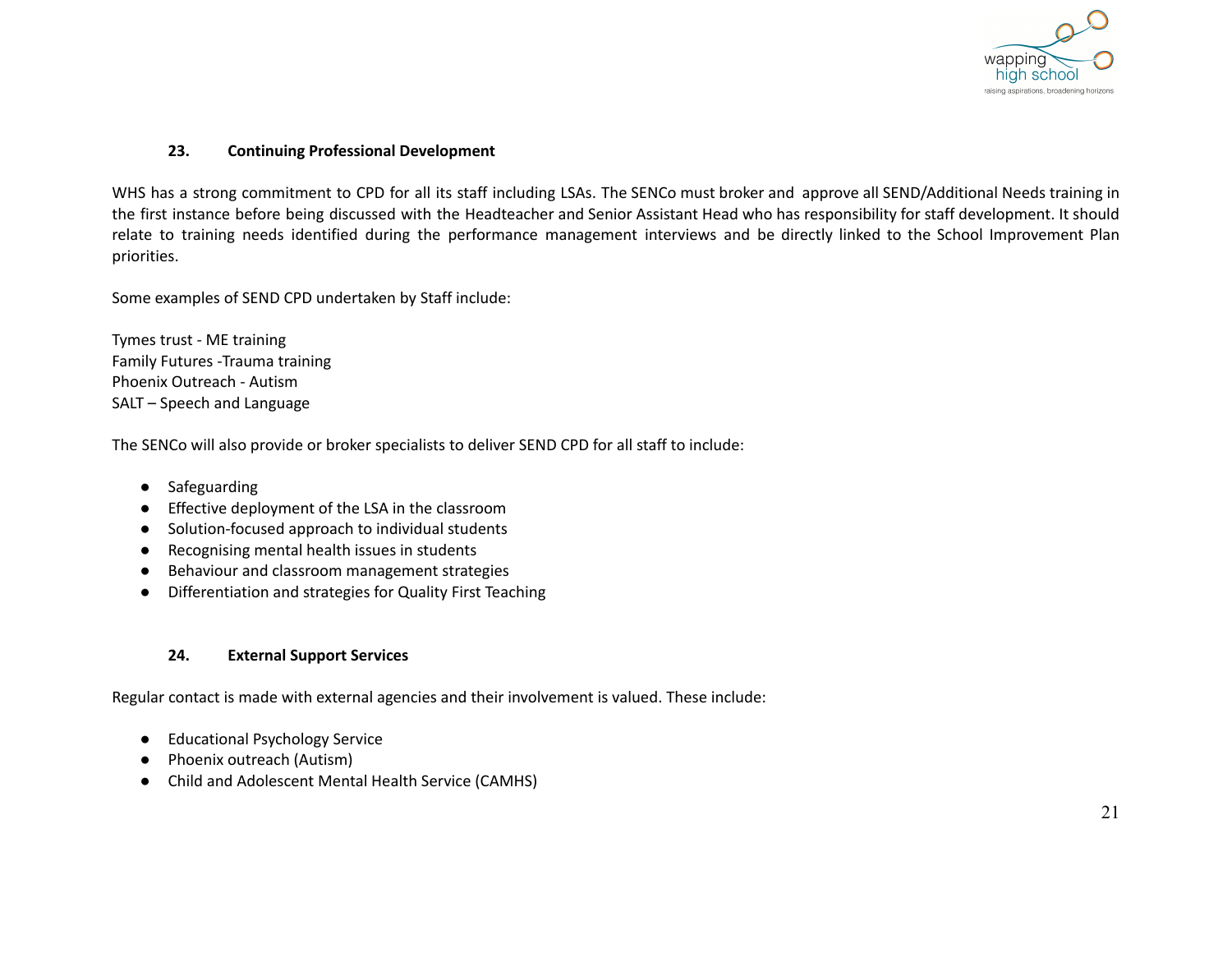

- Speech and Language Team (SALT)
- School nurse

WHS values the support and guidance from the many external agencies named above. They contribute to the life of students at WHS in a variety of ways, all in negotiation and collaboration with staff. Staff members are also supported through consultation, guidance and CPD. All activities are carefully monitored and evaluated.

## **25. Careers and Post-16**

All students have access to Careers Guidance and Post-16 Guidance. The member of staff responsible for Careers works closely with students in order to identify appropriate Further Education courses/training/employment for them. Various support mechanisms are put in place:

- Regular contact with Further Education colleges
- Visits to colleges to see learners
- Entry to employment courses
- Work based learning
- Careers interview with Tower Hamlets' Career Advisor for students with EHC plans; held with student and their parents/carers

WHS will identify and work closely with other institutions on key-stage 4 transfers and will attend any transition meetings necessary to support SEND students in further education.

## **26. Complaints**

If there are any complaints relating to the provision for students identified as having SEND or Additional Needs, these will be dealt with in the first instance by the SENCo then, if unresolved, by the Head Teacher, Mr Nelson. The Governing Body Member with specific responsibility for SEND may be involved if necessary.

## **Appendix 1**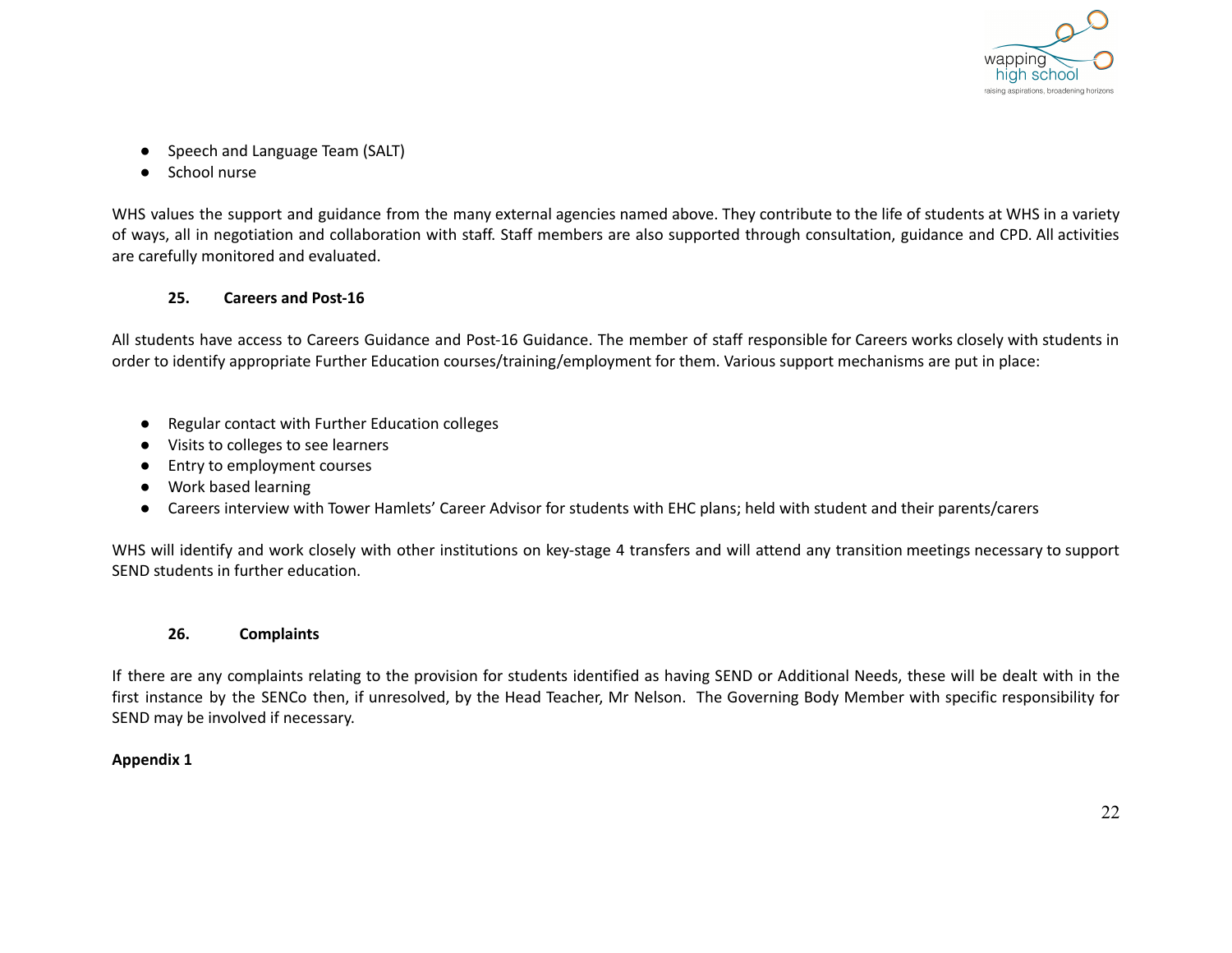

#### **List of SEND categories**

#### **• Communication and Interaction**

Children and young people with speech, language and communication needs (SLCN) have difficulty in communicating with others. This may be because they have difficulty saying what they want to, understanding what is being said to them or they do not understand or use social rules of communication. The profile for every child with SLCN is different and their needs may change over time. They may have difficulty with one, some or all of the different aspects of speech, language or social communication at different times of their lives.

#### **• Cognition and Learning**

Support for learning difficulties may be required when children and young people learn at a slower pace than their peers, even with appropriate differentiation. Learning difficulties cover a wide range of needs, including moderate learning difficulties (MLD), severe learning difficulties (SLD), where children are likely to need support in all areas of the curriculum and associated difficulties with mobility and communication, through to profound and multiple learning difficulties (PMLD), where children are likely to have severe and complex learning difficulties as well as a physical disability or sensory impairment. Specific learning difficulties (SpLD), affect one or more specific aspects of learning. This encompasses a range of conditions such as dyslexia, dyscalculia and dyspraxia.

#### **• Social, Mental and Emotional Health**

Children and young people may experience a wide range of social and emotional difficulties which manifest themselves in many ways. These may include becoming withdrawn or isolated, as well as displaying challenging, disruptive or disturbing behaviour. These behaviours may reflect underlying mental health difficulties such as anxiety or depression, self-harming, substance misuse, eating disorders or physical symptoms that are medically unexplained. Other children and young people may have disorders such as Attention Deficit Disorder, Attention Deficit Hyperactive Disorder or Attachment Disorder.

#### **• Sensory and/or physical**

Some children and young people require special educational provision because they have a disability which prevents or hinders them from making use of the educational facilities generally provided. These difficulties can be age related and may fluctuate over time. Many children and young people with vision impairment (VI), hearing impairment (HI) or a multi-sensory impairment (MSI) will require specialist support and/or equipment to access their learning, or habilitation support. Children and young people with an MSI have a combination of vision and hearing difficulties.

#### **Appendix 2 - Example of in class log**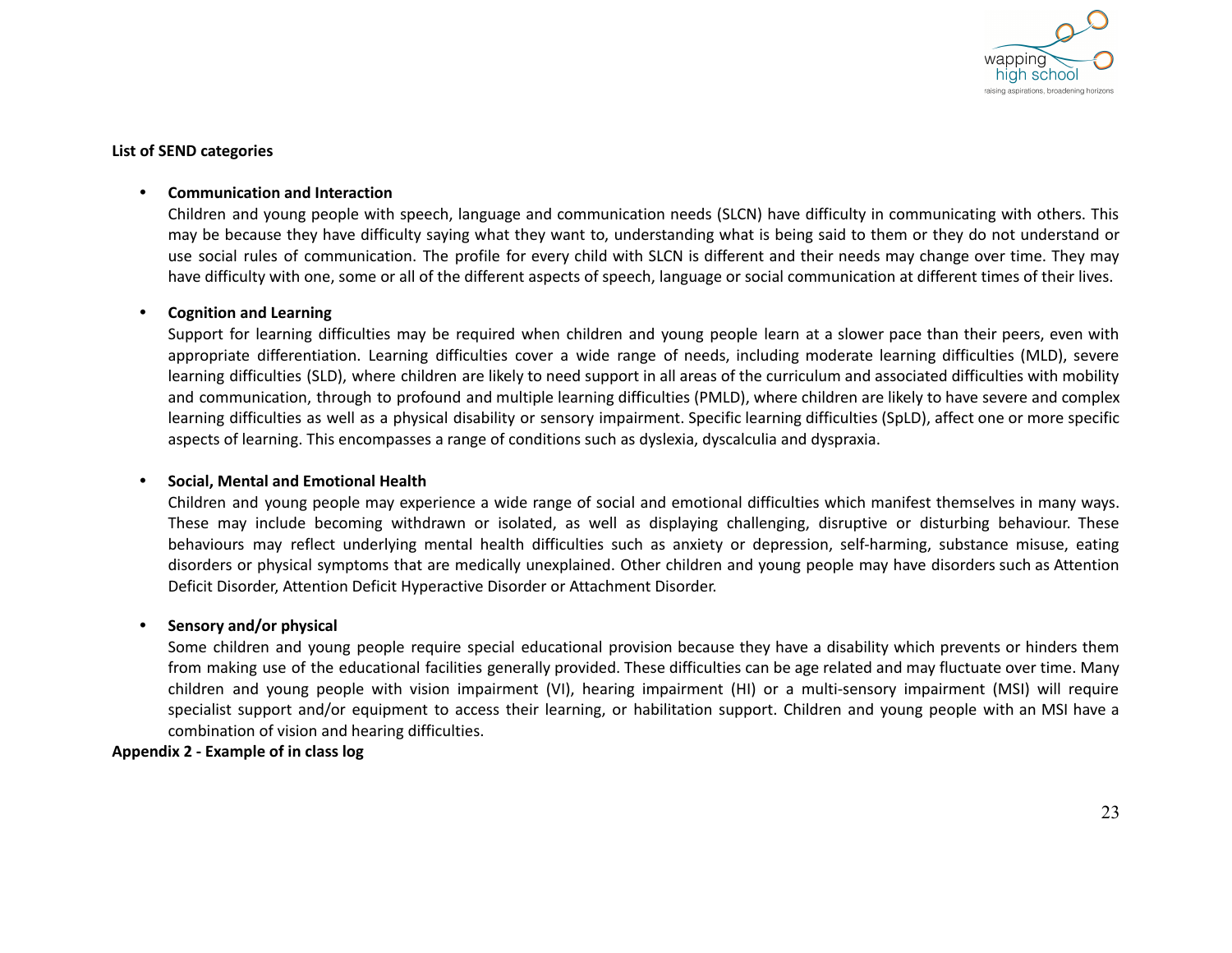

Wapping High School - In class log (used in conjunction with IEPs)

| Member of Staff:<br>Class:                                                                                                         | Date:                                                                            | Subject: | Teacher:                                                                |
|------------------------------------------------------------------------------------------------------------------------------------|----------------------------------------------------------------------------------|----------|-------------------------------------------------------------------------|
| <b>Learning Objective:</b>                                                                                                         |                                                                                  |          |                                                                         |
| Developing<br>[define the skills that are acquired<br>with regards to the objective]<br><b>*LSA</b> to tick or circle one of these | <b>Securing</b><br>shows understanding of objective and<br>demonstrates progress |          | <b>Excelling</b><br>shows understanding and application of<br>objective |
| <b>LSA Feedback:</b>                                                                                                               |                                                                                  |          |                                                                         |
| Steps for improvement:                                                                                                             |                                                                                  |          |                                                                         |
| <b>Student feedback:</b>                                                                                                           |                                                                                  |          |                                                                         |
| WWW:                                                                                                                               |                                                                                  |          |                                                                         |
| EBI:                                                                                                                               |                                                                                  |          |                                                                         |

**Appendix 3**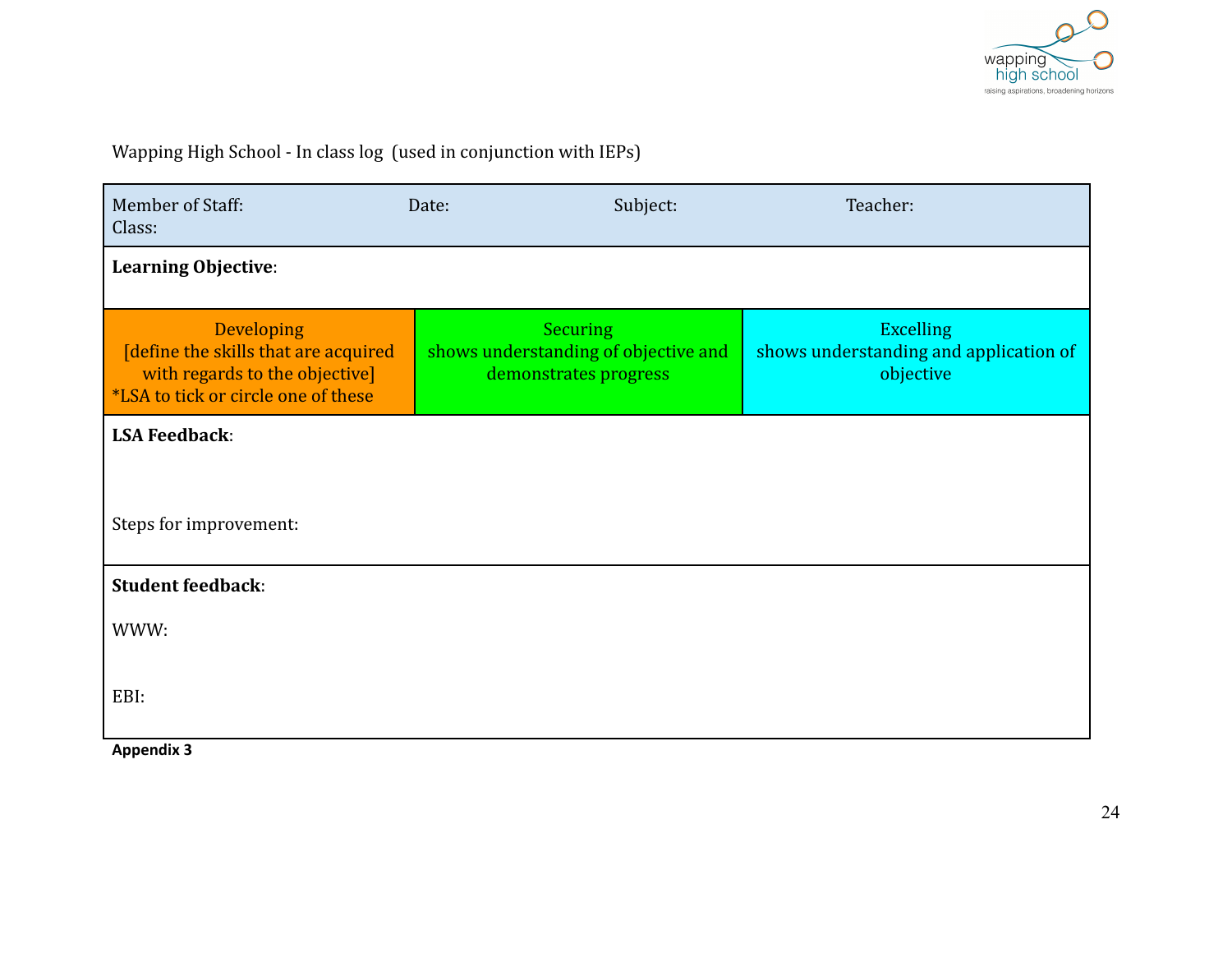

## **Initial concerns/Referral Process**

| Stage 1 SEND referral process - Identification of Behaviours            |                                                                  |  |
|-------------------------------------------------------------------------|------------------------------------------------------------------|--|
| Identification of Behaviours - (Please tick all<br>behaviours observed) |                                                                  |  |
| 1. Communication and interaction                                        |                                                                  |  |
| <b>Speech and Language</b>                                              | <b>Social Communications</b>                                     |  |
| Finds it difficult to listen                                            | Struggles in group work, uncomfortable with eye<br>contact       |  |
| Finds it difficult to understand text                                   | Prefers to talk to adults or younger children                    |  |
| Difficulty following instructions verbally and written                  | Difficulty making and maintaining friendships                    |  |
| Does Not start tasks independently                                      | Anxiety in busy or unfamiliar places                             |  |
| Difficulty conveying information in speech                              | Sensitivity to touch, light, taste or sound                      |  |
| Repeats behaviours even after correction                                | Can't cope in unstructured social time                           |  |
| Unclear speech                                                          | Refuses to complete homework                                     |  |
| Swears without meaning                                                  | Doesn't like change                                              |  |
| Runs away when frustrated                                               | Low self-esteem                                                  |  |
| Struggles with everyday processes e.g. remembering<br>equipment         | Difficulty understanding when information should be<br>'private' |  |
| Finds it difficult to take part in discussions                          | Does Not use or understand facial expressions or<br>inference    |  |
| Short attention span                                                    |                                                                  |  |
| Does Not ask for help                                                   |                                                                  |  |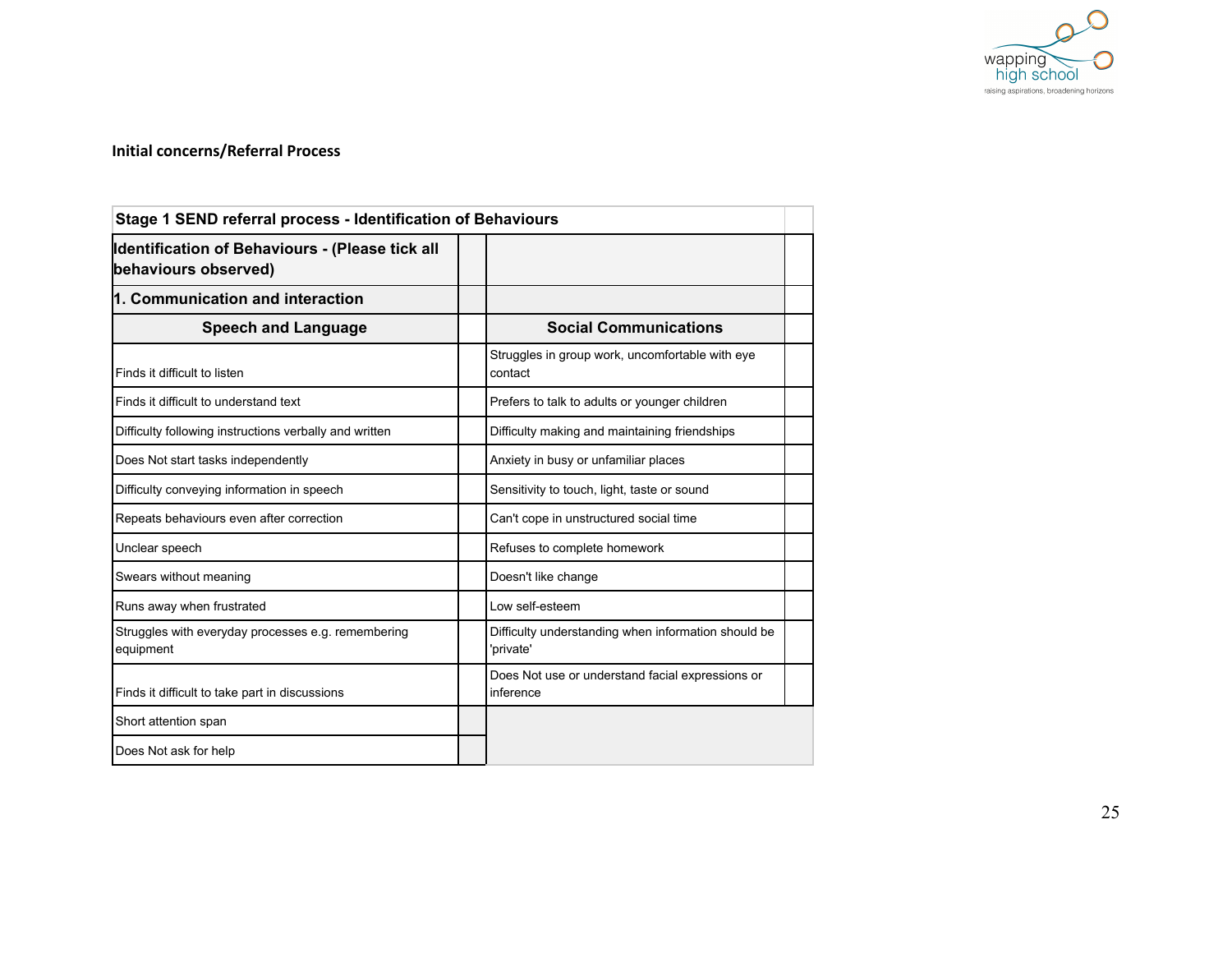

| l vocabulary relies on sign language or<br>aestures<br>l imited<br>$\cdot$ |  |  |
|----------------------------------------------------------------------------|--|--|
|----------------------------------------------------------------------------|--|--|

| 2. Cognition and Learning                                 |  | 3. Social, Emotional and Mental Health                           |  |
|-----------------------------------------------------------|--|------------------------------------------------------------------|--|
|                                                           |  |                                                                  |  |
| Low levels of progress                                    |  | Task avoidance                                                   |  |
| Difficulties sequencing or ordering                       |  | Seeking frequent adult support/reassurance                       |  |
| Increasingly low self-esteem                              |  | Disruption or attention needing behaviours                       |  |
| Can't carry out routine mental arithmetic                 |  | Won't accept adult instructions or help                          |  |
| Won't persevere with difficulties                         |  | Showing signs of frustration                                     |  |
| Lack independence relies on adults to get through lessons |  | Repeated visits to Isolation                                     |  |
| Limited vocabulary                                        |  | Poor attendance                                                  |  |
| Limited comprehension                                     |  | Withdrawn or tearful                                             |  |
| Reluctant reader                                          |  | Gets upset easily and takes longer than expected<br>to calm down |  |
| Doesn't write in full sentences or with consistent SPAG   |  | Difficulty in making and fixing relationships with<br>peers      |  |
| Poor memory and retention                                 |  | Low self-worth and avoids risk-taking                            |  |

**Next Step: Stage 2 of the SEND referral process - identification and Implementation of Quality First Teaching Strategies - Wave 1**

**Stage 2 (Part A) of the SEND Referral process - Identification of Quality First Teaching Strategies**

**What was the greatest area of need identified in stage 1? Focus on choosing strategies to work on this area ONLY**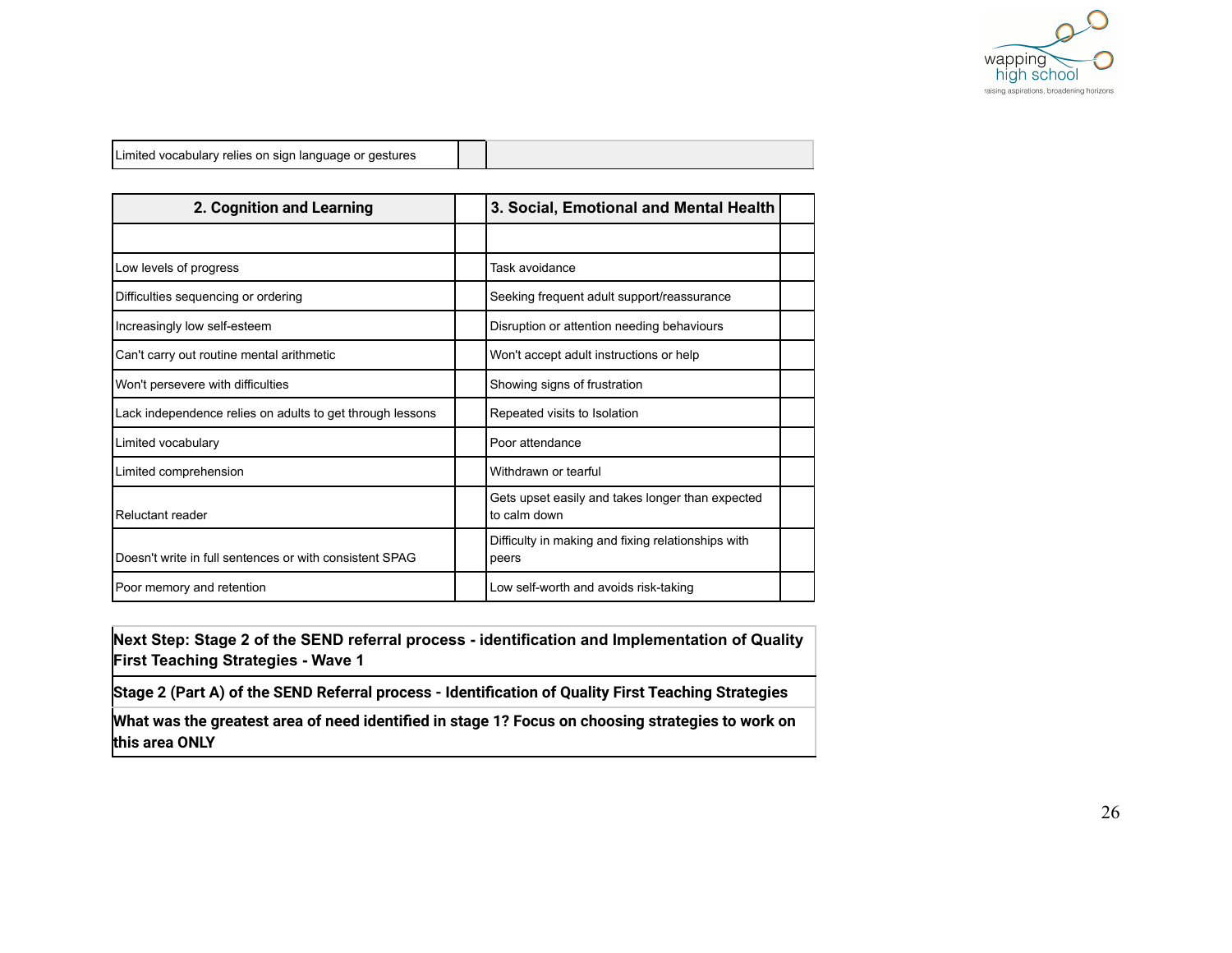

| <b>Communication and Interaction</b><br>1.                               |                                                                        |  |
|--------------------------------------------------------------------------|------------------------------------------------------------------------|--|
| <b>Speech and Language</b>                                               |                                                                        |  |
| Pick 3 to try                                                            |                                                                        |  |
| Use picture-word flash cards regularly for key vocabulary                | Check understanding regularly                                          |  |
| Plan time to pre-teach vocabulary separately to using them in<br>context | Visual guides for classroom rules and expectations                     |  |
| Sentence starters                                                        | First, next, last board to record instructions for class<br>activities |  |
| Always use the pupils name before addressing them                        | Model the use of correct sentences                                     |  |
| Extra time to process verbal questions or instructions                   | Speak slowly and concisely at all times                                |  |
| Provide scaffolding and models of language structure                     | Give them a talking partner - someone that can role<br>model good      |  |
|                                                                          | language skills                                                        |  |

| Social communication                                                       |                                                                        |  |
|----------------------------------------------------------------------------|------------------------------------------------------------------------|--|
| Pick 3 to try                                                              |                                                                        |  |
| Use visual prompts for instructions and routines                           | Prompt cards for groups roles and conversation<br>skills               |  |
| Have an explicit and regular classroom routine                             | Seek support for transitions                                           |  |
| Keep language clear and unambiguous at all times - no<br>linference        | ltime out card                                                         |  |
| Implementation of Zone of Regulation for anxiety monitoring                | First, next, last board to record instructions for class<br>activities |  |
| Maintain a calm classroom at all times even with pair/group<br><b>work</b> | Corrections are positively praised                                     |  |
| Expectations made explicit                                                 | All expectations for behaviour must be consistently                    |  |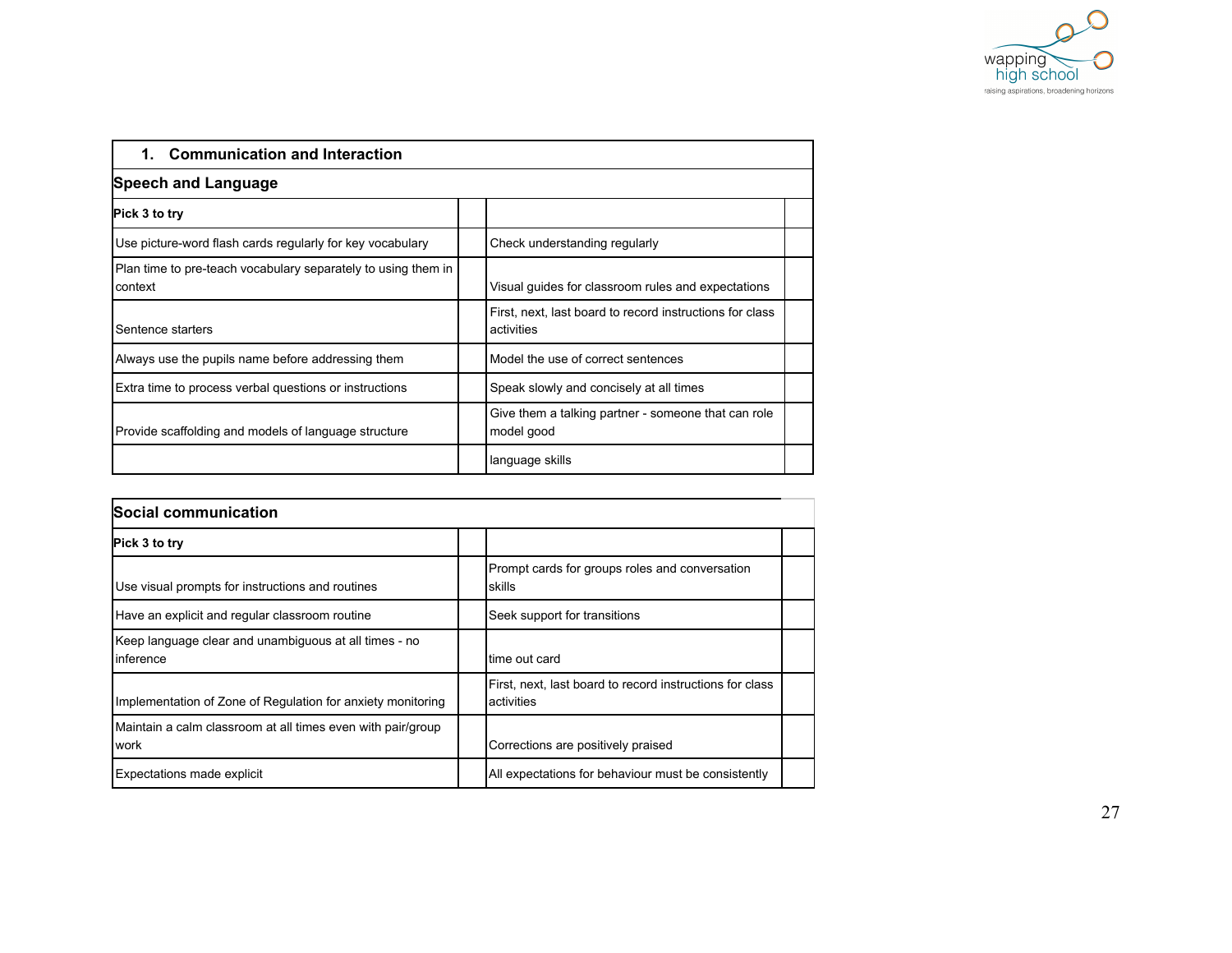

|  | יסplieטי |  |
|--|----------|--|
|  |          |  |

| <b>Cognition and Learning</b><br>2.                                             |                                                             |
|---------------------------------------------------------------------------------|-------------------------------------------------------------|
| Pick 3 to try                                                                   |                                                             |
| Key vocabulary mats available in lessons                                        | Use of ICT to record learning for extended writing<br>tasks |
| Scaffold writing tasks and sentence starters                                    | Pre-teach vocabulary or key skills for upcoming<br>topics   |
| First, next, last board to record instructions for class activities             | Spaced repetition and interleaving                          |
| Minimise the need for copying - pre-print tasks                                 | Explicit use of phonics when teaching vocabulary            |
| Use other students to support learning - for example reading<br>ltexts out loud | Additional time to complete tasks                           |
| Homework activities printed and stuck into pupils planners                      | Agree self-help strategies of what todo when stuck          |

| 3. Social, Emotional and Mental Health                                    |                                                                     |  |
|---------------------------------------------------------------------------|---------------------------------------------------------------------|--|
| Pick 3 to try                                                             |                                                                     |  |
| Clear consistent expectations and routines                                | USe of choice as motivation                                         |  |
| Seek out information about their background and context                   | Fresh start each lesson, do no refer to previous<br>l incidents     |  |
| Take time to develop relationships and relate to things they<br>llike     | Rules of good listening displayed by all adults in the<br>classroom |  |
| Keep calm and be the adult if a pupil seeks to escalate a<br>conversation | Use of different seating plans/areas within the<br>llessons         |  |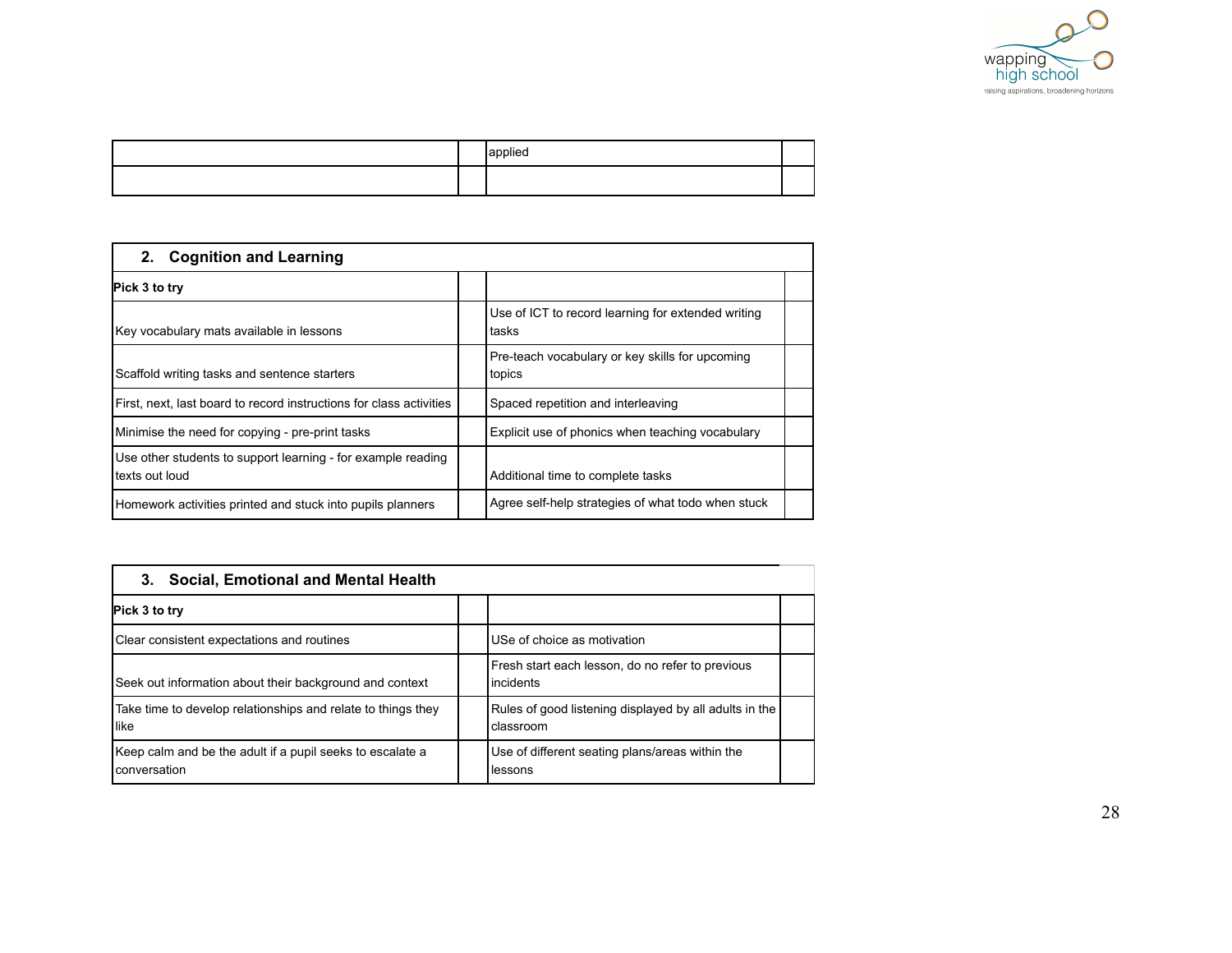

| Use of a fidget toy              | Positive language                                                   |  |
|----------------------------------|---------------------------------------------------------------------|--|
| Equal use of sanction and reward | Small bite size learning to maximise engagement<br>I and confidence |  |

**Next Step: Stage 2 (Part B) of the SEND referral process - Implementation of Quality First Teaching Strategies**

**Stage 2 (Part B) of the SEND referral process - Implementation of Quality First Teaching Strategies**

| This must be completed for a minimum of four weeks and evidence of impact recorded |                                                                                     |                                                                                 |                                                                               |  |  |  |  |
|------------------------------------------------------------------------------------|-------------------------------------------------------------------------------------|---------------------------------------------------------------------------------|-------------------------------------------------------------------------------|--|--|--|--|
| <b>Identified Strategy</b>                                                         | Intent                                                                              | Implementation                                                                  | Impact                                                                        |  |  |  |  |
| Strategies can be<br>added or adapted<br>over the 4 week period.                   | <b>What realistic</b><br>outcomes do you<br>expect to see<br>over the next 4 weeks? | How will your identified<br>strategy be<br>implemented in your<br>subject area? | This can be a<br>running log<br>recording<br>observations over<br>the 4 weeks |  |  |  |  |
|                                                                                    |                                                                                     |                                                                                 |                                                                               |  |  |  |  |
|                                                                                    |                                                                                     |                                                                                 |                                                                               |  |  |  |  |
|                                                                                    |                                                                                     |                                                                                 |                                                                               |  |  |  |  |

**Stages 3 of the SEND referral process - Refer to SENCo - Wave 2**

**All evidence for Stage 1 and Stage 2 must be provided as part of the referral**

**If sufficient evidence is submitted, an observation by the SENCo will take place**

**Appendix 4 Learning Passport proforma**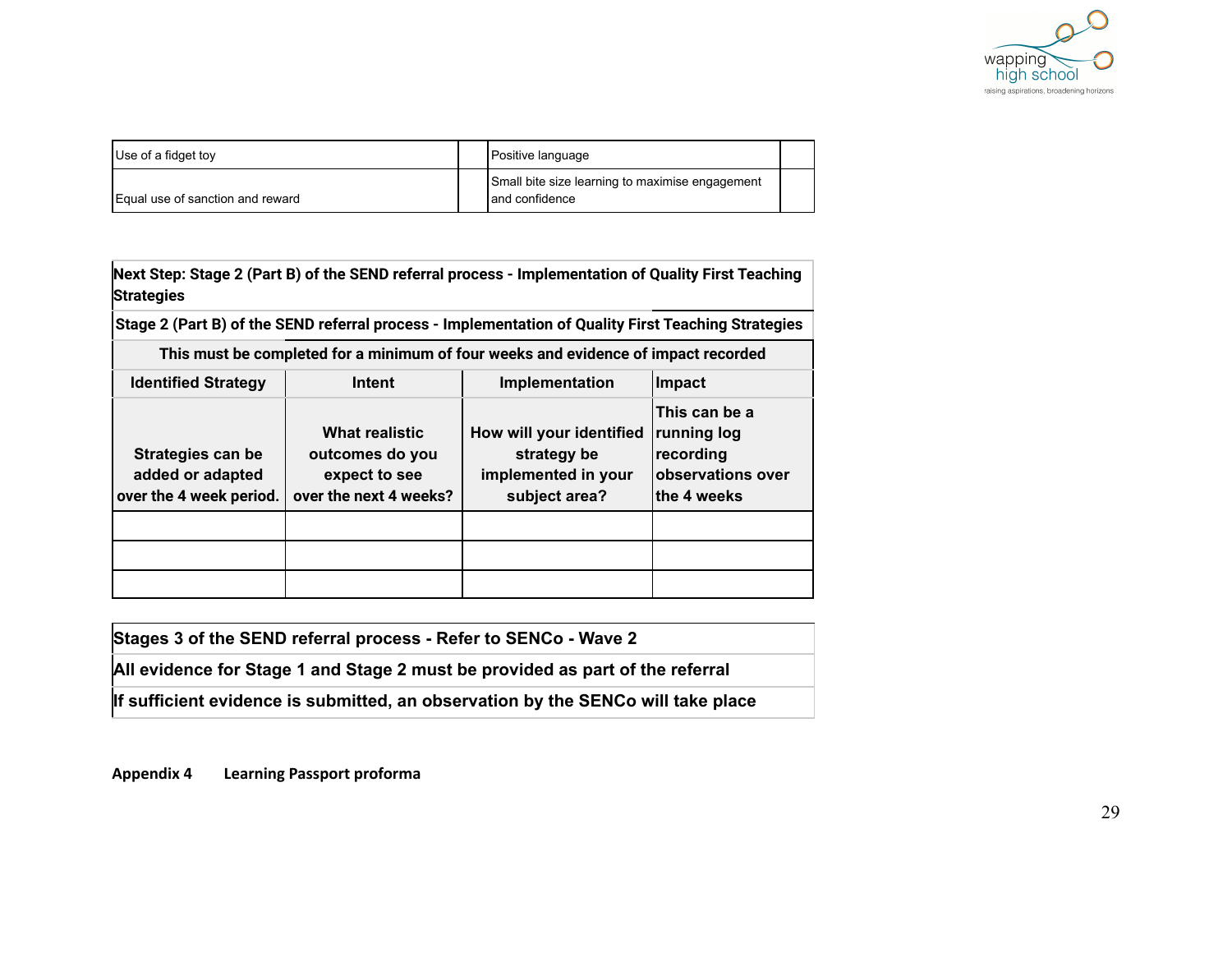

| <b>Learning Passport</b>      |                    |
|-------------------------------|--------------------|
| Name:                         | <b>Year Group:</b> |
|                               |                    |
| I would like you to know that |                    |
|                               |                    |
|                               |                    |
| This means that               |                    |
|                               |                    |
|                               |                    |
| I find it difficult to        |                    |
|                               |                    |
|                               |                    |
| It would help me if you could |                    |
|                               |                    |
|                               |                    |
| I will help myself by         |                    |
|                               |                    |
| <b>Additional support</b>     |                    |